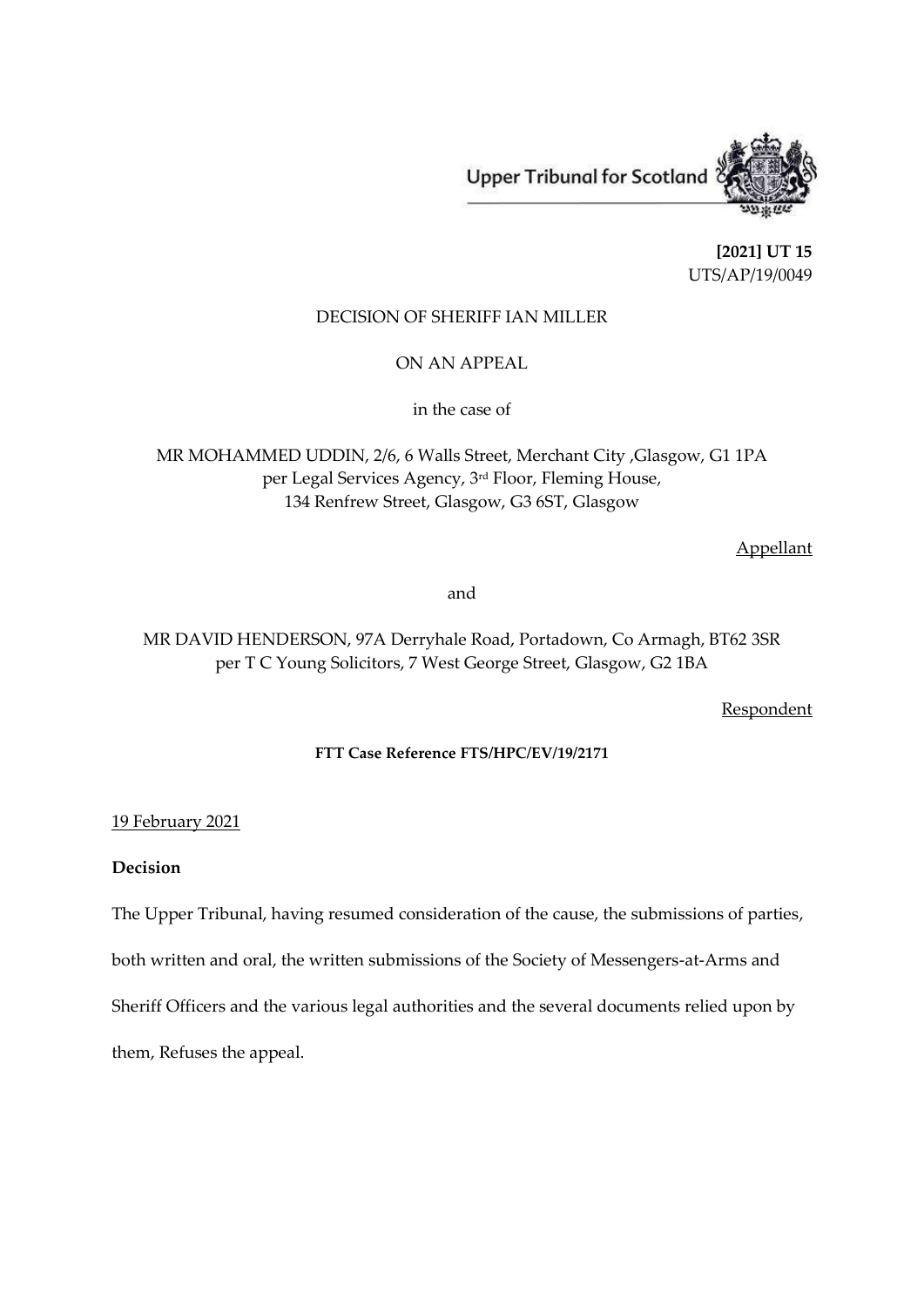**Introduction**

[1] The issue in this appeal is the competency of service by sheriff officer of the Notice to Quit dated 4 April 2018 in respect of an assured tenancy of a residential property in Glasgow for which the appellant was the tenant and the respondent the landlord. The appellant says that the service was incompetent, the respondent that it was.

[2] This situation has come about in the following manner. The cause was raised before the First-tier Tribunal for Scotland (FtT) as an application for eviction and recovery of possession of the heritable subjects at Flat 2/6, 6 Walls Street, Merchant City, Glasgow G1 1PA (the subjects) which had been let by the respondent to the applicant under an assured tenancy by lease dated 14 and 15 March 2016. The date of entry was 2 March 2016. On 9 April 2018, a sheriff officer, acting on the instructions of the respondent served on the appellant qua tenant of the subjects a notice to quit the subjects (the Notice in question) and a related Form AT6. After sundry procedure which included an arrangement between the parties for payment of rent that did not subsist the respondent instructed the service of a second form AT6 which was validly served on 14 June 2019 and then during July 2019 instituted the present proceedings for eviction and recovery of possession of the subjects. The FtT granted the application on 9 September 2019. The respondent requested permission to appeal against that decision. The FtT refused that by decision dated 23 October 2019. The appellant then requested permission from the Upper Tribunal to appeal against the decision dated 9 September 2019. By Decision dated 24 December 2019 the Upper Tribunal granted him permission to appeal on the single issue of whether service on the appellant of the Notice was effected competently by sheriff officer.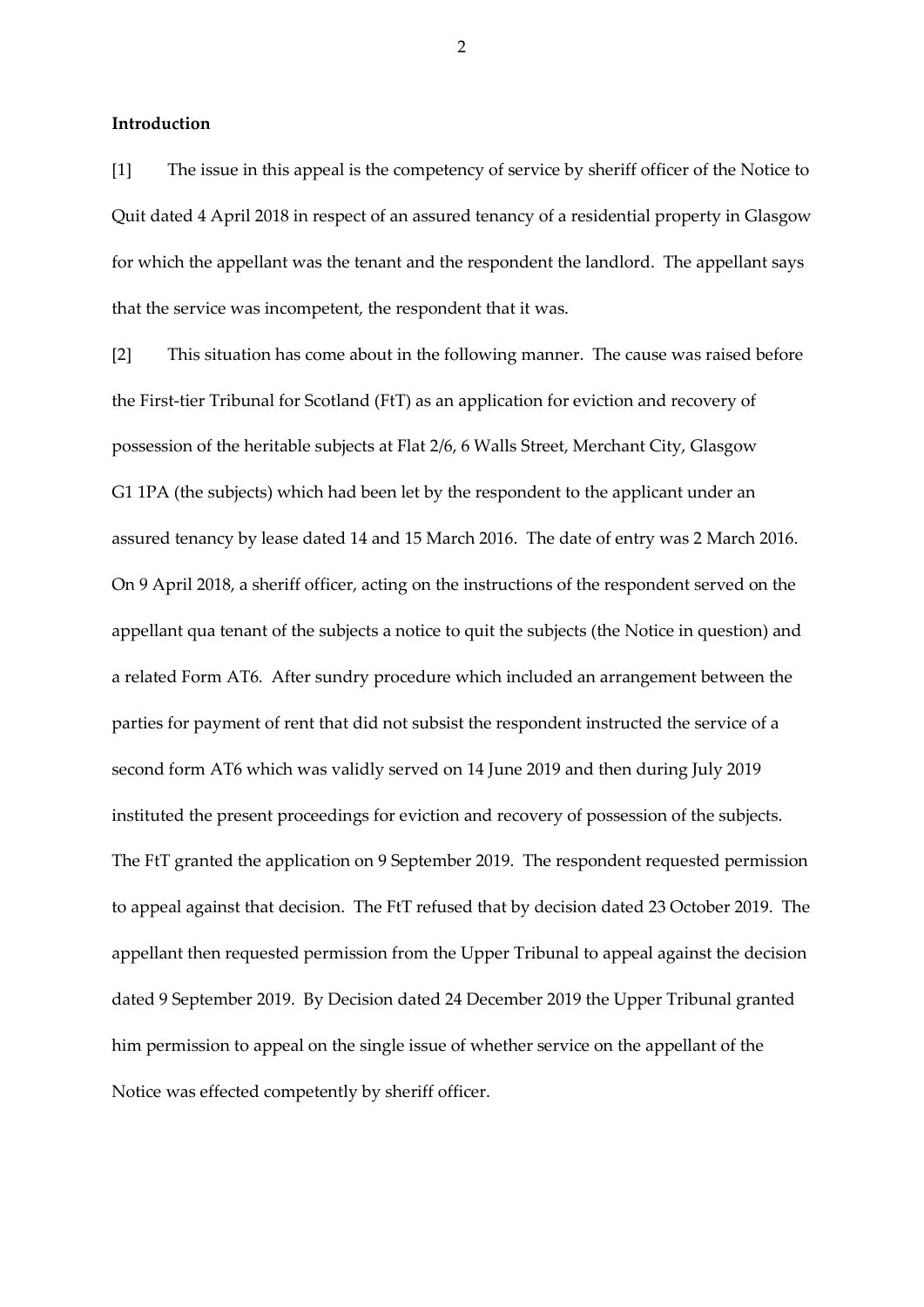#### **The ground of appeal**

[3] In Part 7 of his Form UTS-1 the applicant intimated that the ground of his appeal was that "there is an arguable point of law, namely whether service of a Notice to Quit by Sheriff Officer is competent".

[4] This ground of challenge to the competency of the Notice by reason of the manner of its service was not one that was put in issue before the FtT either at first instance or when the appellant sought permission, unsuccessfully, from the FtT to appeal the first instance decision.

[5] Coming in the way that it did and at the stage in proceedings that it did there is a strong and compelling argument that the request should be refused for those reasons alone. However, the ground sought to raise an issue of competency which is always a matter that is *pars judicis*. For that reason the Upper Tribunal concluded that the issue raised was a point of law involving a live question of competency which was stateable on the information presented and which if sustained would require reversal of the FtT decision, recall of the order for eviction and recovery of possession and dismissal of the application. The Upper Tribunal also took into account that if the appellant were correct in his analysis of the law, that conclusion had the potential to be of general importance, significance and application to notices to quit in respect of such assured tenancies as still exist.

### **The procedure in the appeal**

[6] Following the grant of appeal the case proceeded to an oral hearing. In advance of it the respondent lodged in process written submissions styled "Response to Appeal" and the appellant a written Reply to that document. At the hearing the solicitors for the parties adopted their respective written submissions and commented on them orally.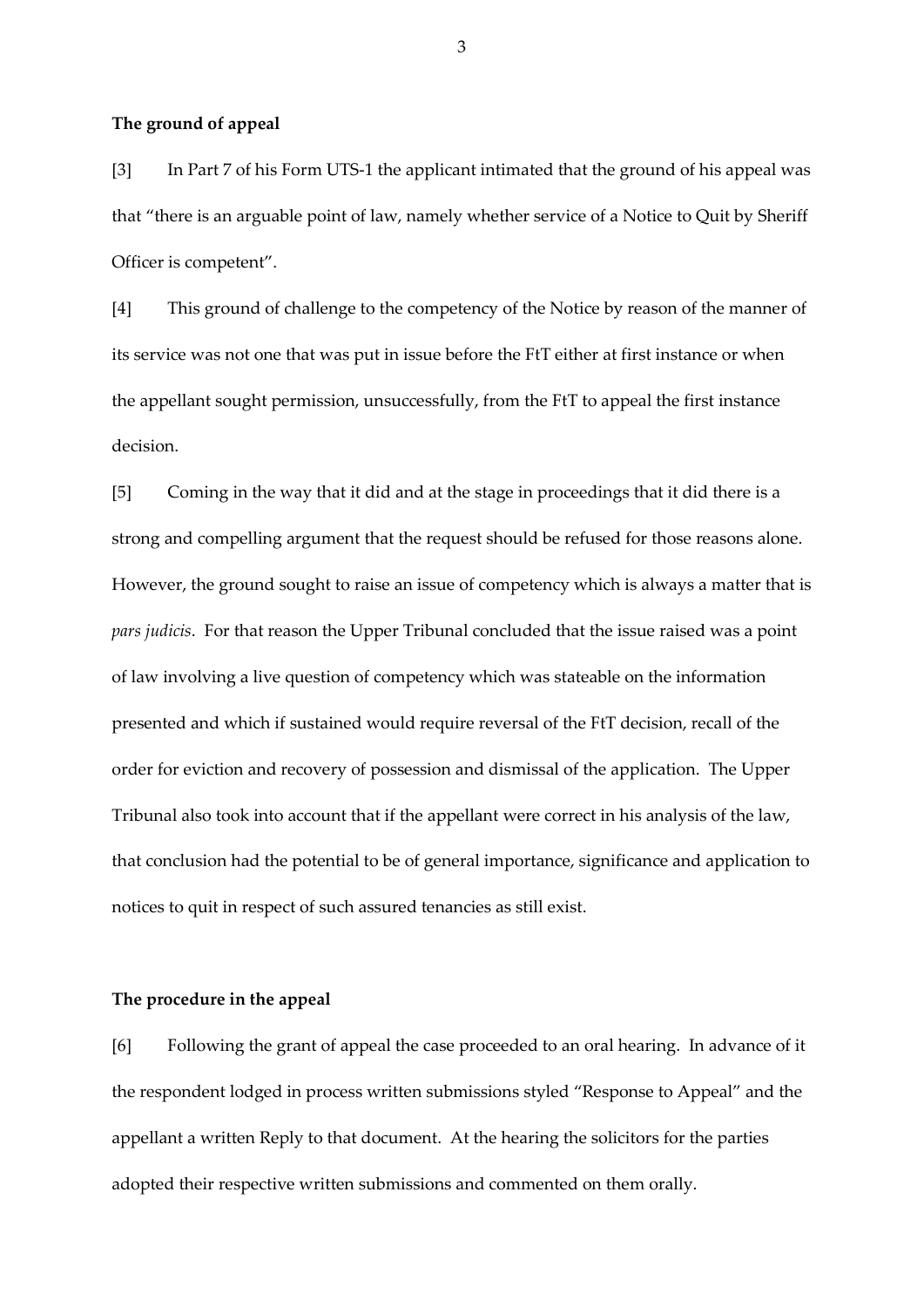[7] In the course of the hearing I raised with both parties an issue that was absent from the submissions, namely, the authority of the sheriff officer to serve the Notice in question. As I expressed it in my subsequent Note dated 31 August 2020: (i) what is the source of the right of a sheriff officer to serve such a notice to quit within the place in respect of which he holds a commission as an officer of court; and (ii) put another way, is an officer of court also an officer of tribunals simply by virtue of being an officer of court? For the reasons that I gave in my Note I invited representations on these issues from both parties and from the Society of Messengers-at-Arms and Sheriff Officers (the Society). All complied and lodged written submissions.

[8] Neither the appellant nor the respondent nor the Society requested the opportunity of a further oral hearing to present additional submissions on the issue. Accordingly I have reached my decision by having regard to the submissions of the parties, both written and oral, to the written submissions of the Society and to the various legal authorities and the several documents relied upon by them.

#### **The legal authorities**

- [9] The legal authorities relied upon or at least referred to in submissions were:
	- i. Companies Clauses Consolidation (Scotland) Act 1845 [sec 103]
	- ii. Removal Terms (Scotland) Act 1886 [sec 6]
	- iii. Recorded Delivery Act 1962 [sec 1]
	- iv. Conveyancing & Feudal Reform (Scotland) Act 1970 [sec 24]
	- v. Rent (Scotland) Act 1984 [secs 112 and 114]
	- vi. Insolvency Act 1986 [sec A21]
	- vii. Debtors (Scotland) Act 1987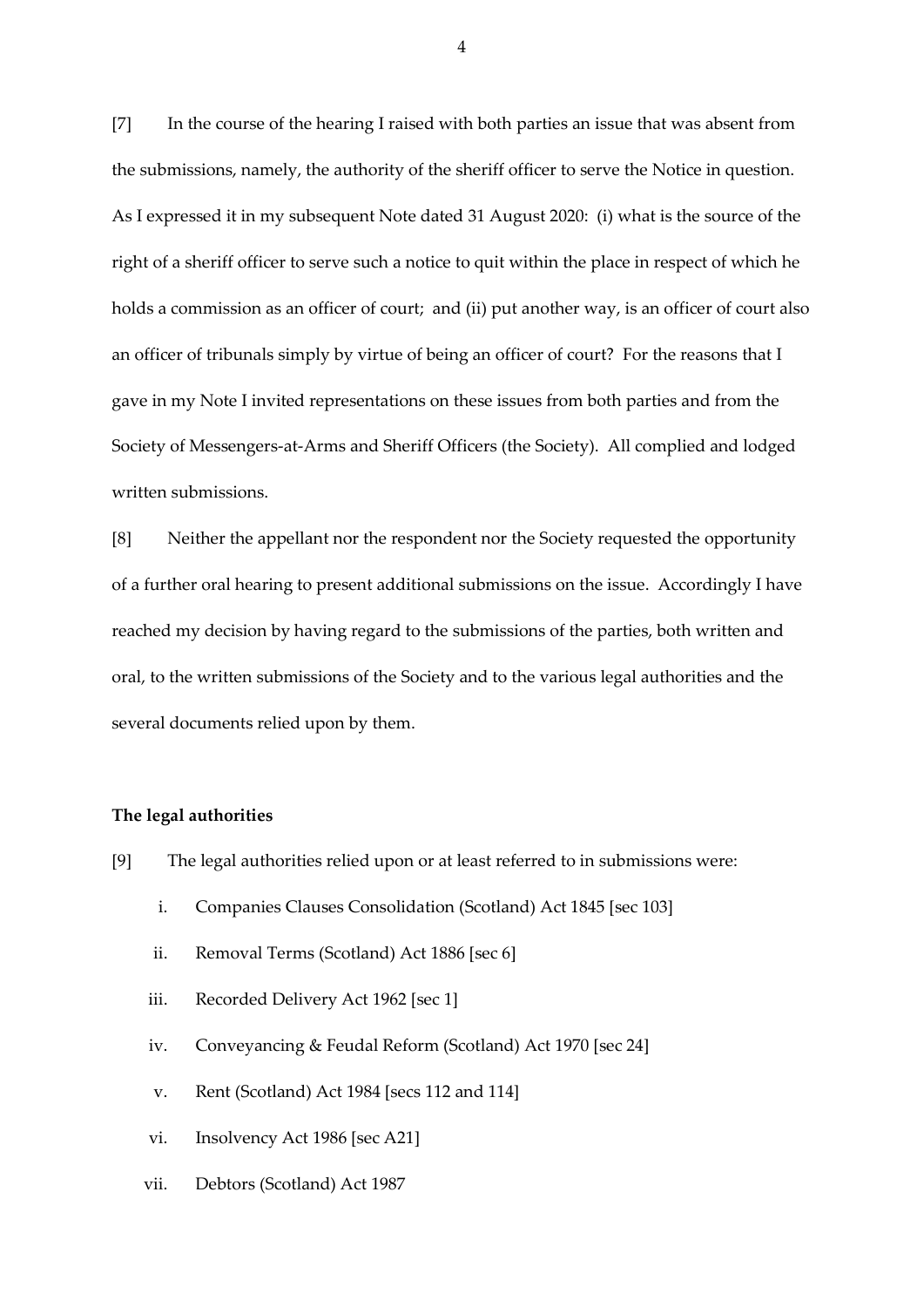- viii. Housing (Scotland) Act 1988 [secs 16, 18, 19, 33 and 54 and schedule 5]
- ix. Proceeds of Crime Act 2002 [sec 127]
- x. Bankruptcy & Diligence (Scotland) Act 2007 [sec 216(1)(a)]
- xi. Housing (Scotland) Act 2014
- xii. Corporate Insolvency and Governance Act 2020 [sec 1]
- xiii. Assured Tenancies (Notices to Quit Prescribed Information) (Scotland) Regulations 1988
- xiv. Act of Sederunt (Messengers-at-Arms and Sheriff Officers Rules) 1991
- xv. Act of Sederunt (Summary Cause Rules) 2002 [rules 30.7]
- xvi. The First-tier Tribunal for Scotland Housing and Property Chamber (Procedure) Regulations 2017 [rules 6 and 41]
- xvii. *Royal Bank of Scotland* v *Boyle* 1999 Housing L. R. 63
- xviii. *Bank of Scotland* v *Stevenson* 2012 S.L.T. (Sh. Ct.) 155
	- xix. *Lowther Homes Limited* v *Nwoko* FTS/HPC/18/2760
	- xx. *Black's Law Dictionary*, deluxe 9<sup>th</sup> edition [article on "Process", p 1325]
	- xxi. Rankine *A Treatise on the Law of Leases in Scotland*, 3rd edition, 1916 [pages 559 and 561]
- xxii. Scottish Law Commission "Discussion Paper on Aspects of Leases: Termination, Discussion Paper No 145, May 2018 [chapter 3]
- xxiii. Stalker, Evictions in Scotland, 2007 [pages 31 and 44]

# **The several documents**

- [10] The several documents are:
	- a. Lease between the parties of the subjects dated 14 and 15 March 2018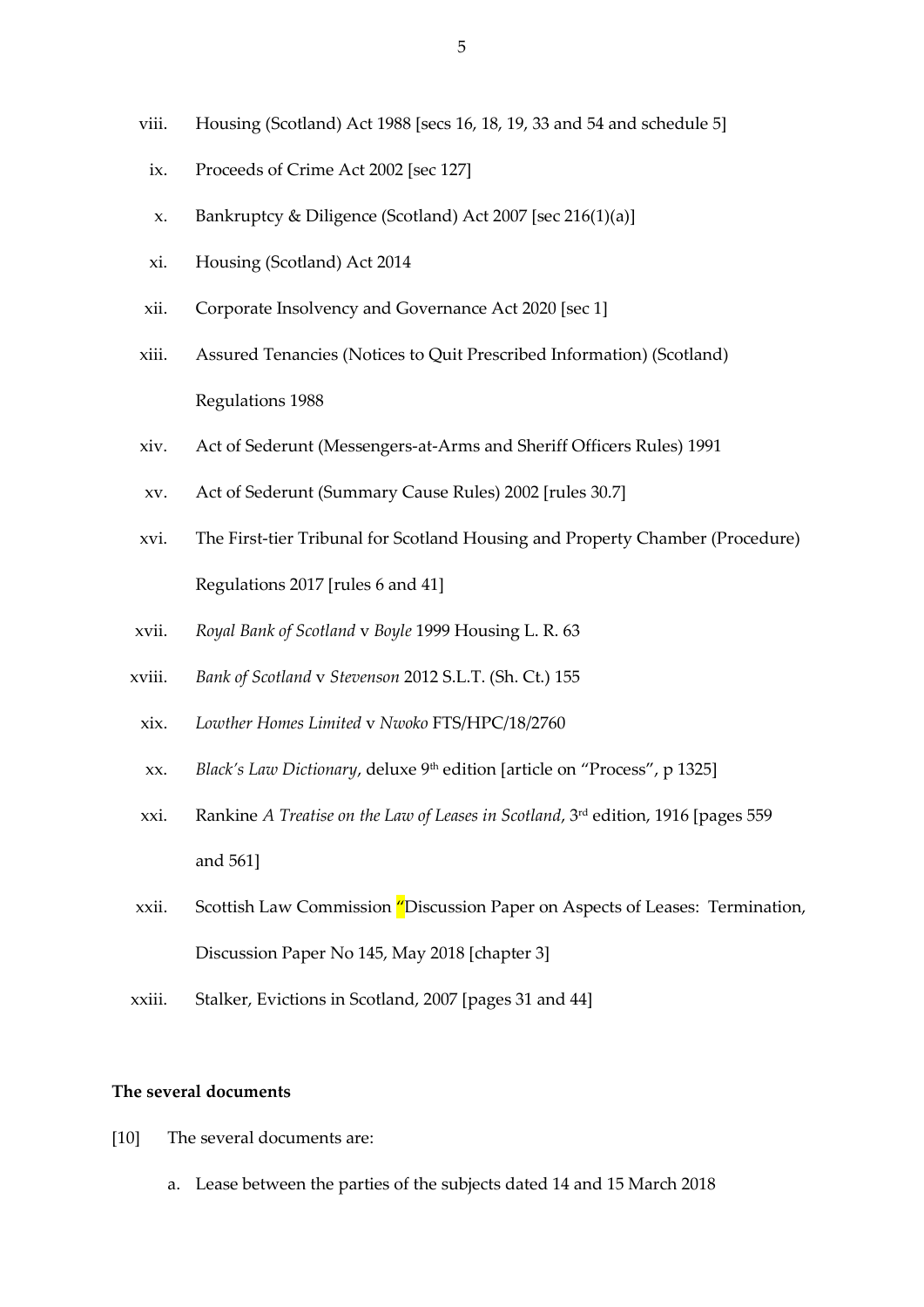- b. Notice to Quit dated 4 April 2018
- c. Certificate by Sheriff Officer of execution of service on 9 April 2018 of the Notice in question and Form AT6
- d. Certificate of execution of Notice of Proceedings served on the appellant by Sheriff Officer on 14 June 2019
- e. FtT decision dated 9 September 2019
- f. FtT decision dated 21 October 2019
- g. Appellant's Form UTS-1 dated 18 November 2019
- h. Decision of the Upper Tribunal dated 24 December 2019 granting permission to appeal
- i. Respondent's written submissions, undated, styled "Response to Appeal"
- j. Appellant's written Reply, undated.
- k. Note by the Upper Tribunal dated 31 August 2020
- l. Appellant's written submissions, undated, on the issue raised in the above Note
- m. Respondent's written submissions, undated, on the issue raised in the above Note
- n. Written submissions, undated, presented on behalf of the Society of Messengers-at-Arms and Sheriff Officers on the issue raised in the Upper Tribunal Note dated 31 August 2020.

# **The submissions**

[11] The written submissions of the parties and of the Society are available in process and should be treated as annexed to this decision. In this decision I have precised their main propositions so far as they are said to bear upon the issue in dispute. They ranged widely,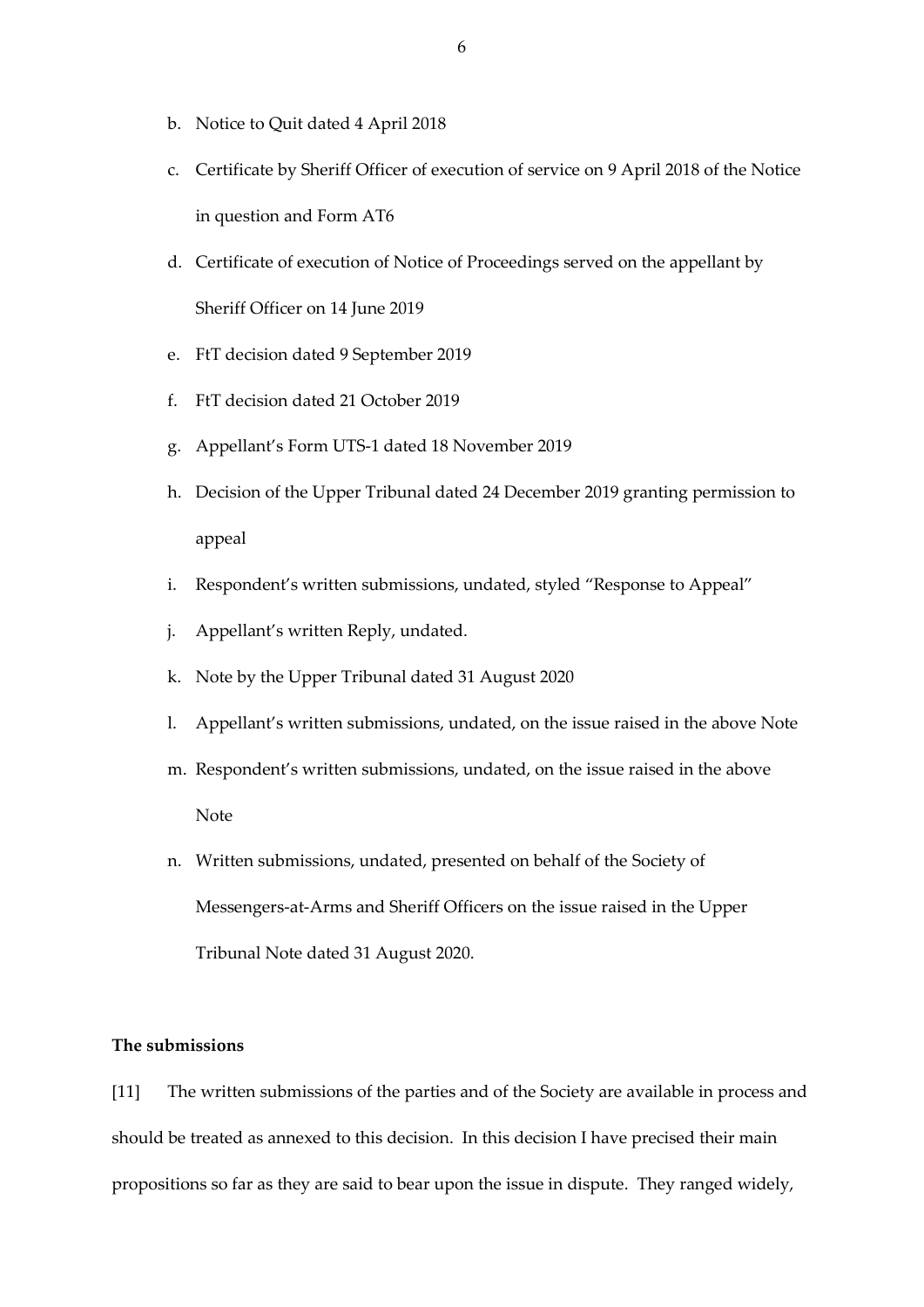particularly those on behalf of the appellant. I have added to them where appropriate what was submitted orally. Much of it was in essence a restatement of what was in the written submissions.

### **The submission on the merits of the appeal**

#### *The primary submission for the appellant*

[12] The solicitor for the appellant supported the appellant's primary position by reference to the provisions of the Removal Terms (Scotland) Act 1886 (the 1886 Act) and submitted that "there is no provision in Scots law for the service of a notice to quit an Assured Tenancy other than by service under" that Act and that service under that Act "is left as the only means by which a notice to quit can be served". From that proposition she concluded that there was no legal basis for service by way of sheriff officer and accordingly the FTT "erred in failing to dismiss the cause as incompetent". The appellant founds upon section 6 of the 1886 Act which states:

"Notice of removal from a house, other than a dwelling-house or building let along with land for agricultural purposes, may hereafter be given by registered letter, signed by the person entitled to give such notice, or by the law agent or factor of such person, posted at any post office within the United Kingdom, in time to admit of its being delivered at the address thereon, on or prior to the last date upon which by law such notice of removal must be given, addressed to the person entitled to receive such notice, and bearing the particular address of such person at the time, if the same be known, or, if the same be not known, then the last known address of such person."

#### *The submissions in response for the respondent*

[13] The respondent replied to that proposition by submitting two grounds, one rooted in the purpose of a notice to quit and the other rebutting the appellant's primary position.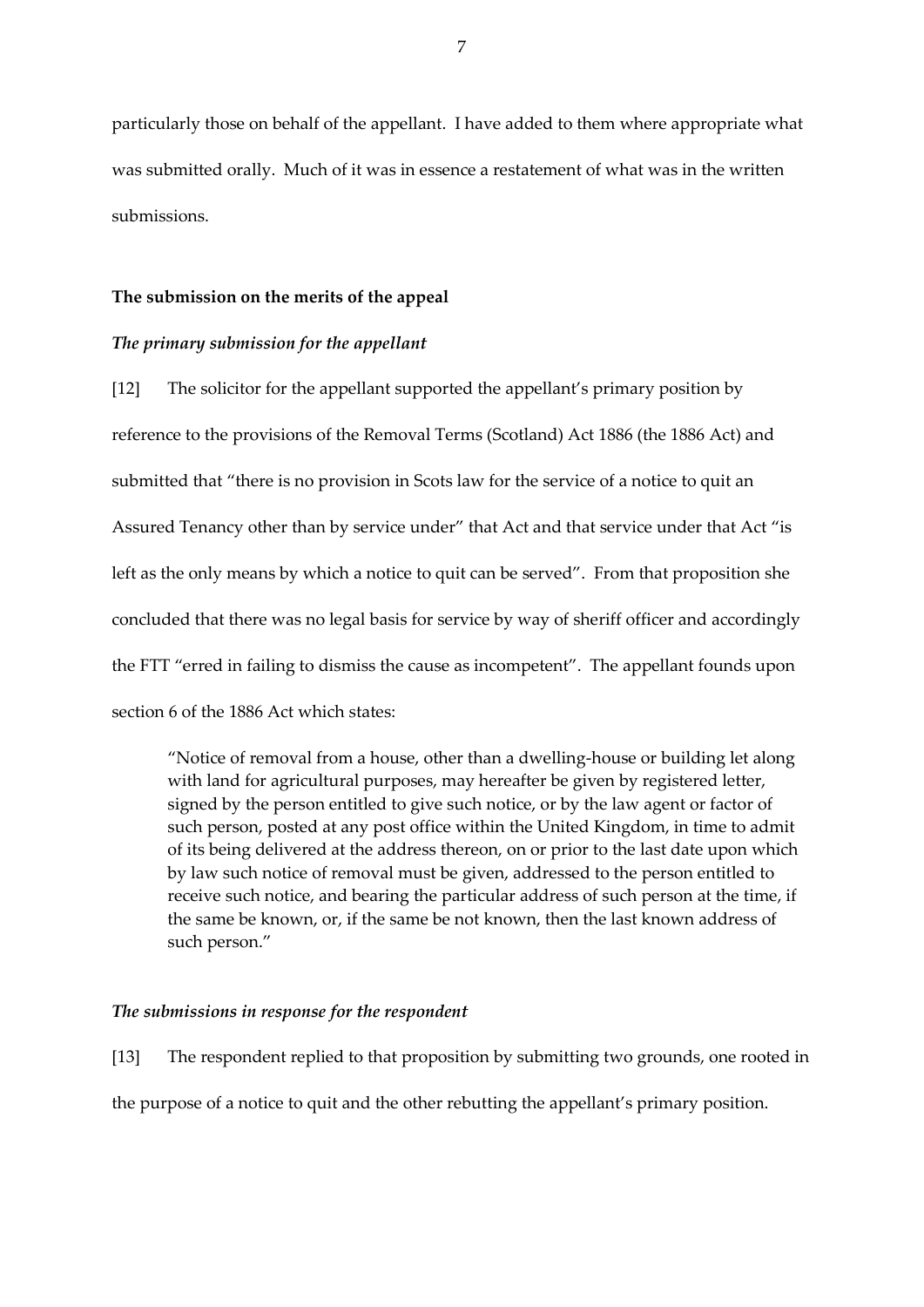[14] In support of the first ground the respondent submitted that the purpose of a notice to quit is to bring to an end the contractual tenancy by preventing the operation of tacit relocation and it was a necessary pre-litigation notice required to satisfy the conditions for recovery of possession contained within sec 18(6) of the Housing (Scotland) Act 1988 (the 1988 Act). The respondent considered the historical position regarding the giving of notice to quit in urban subjects at common law and in doing so referred to the Scottish Law Commission "Discussion Paper on Aspects of Leases: Termination, Discussion Paper No 145, May 2018 and Rankine *A Treatise on the Law of Leases in Scotland*, 3rd edition, 1916 at pages 559 and 561 and submitted they showed that the rules regarding removal from urban subjects were wholly customary and notice periods varied throughout Scotland. The 1886 Act was introduced to regularise notice periods although it did not expressly provide that a notice had to be given in writing. It provided that notices "may" be given by registered letter signed by the landlord or landlord's agent and this "statutory mode of sending warning … got over the difficulty of proving actual and timeous receipt of the notice by the tenant" (Rankine, p 561). The common law rule regarding verbal notice to quit was superseded by sec 112 of the Rent (Scotland) Act 1984 (the 1984 Act) and its sec 114(1) provided for service in three different ways: (a) by delivering it to the tenant; (b) by leaving it at the tenant's proper address; or (c) by sending it to the tenant by recorded delivery post at that address. The 1984 Act required that a notice to quit of a dwelling house be in writing and given to the tenant. In respect of the Notice in question the sheriff officer effected service of it on the appellant as tenant of the subjects in accordance with sec 114(1)(b). Furthermore sec 54 of the 1988 Act contains identical provisions regarding service of notices under that Act. The solicitor for the respondent submitted that the Notice in question was also served under Part II of that Act and in particular referred to the provisions of secs 16(3),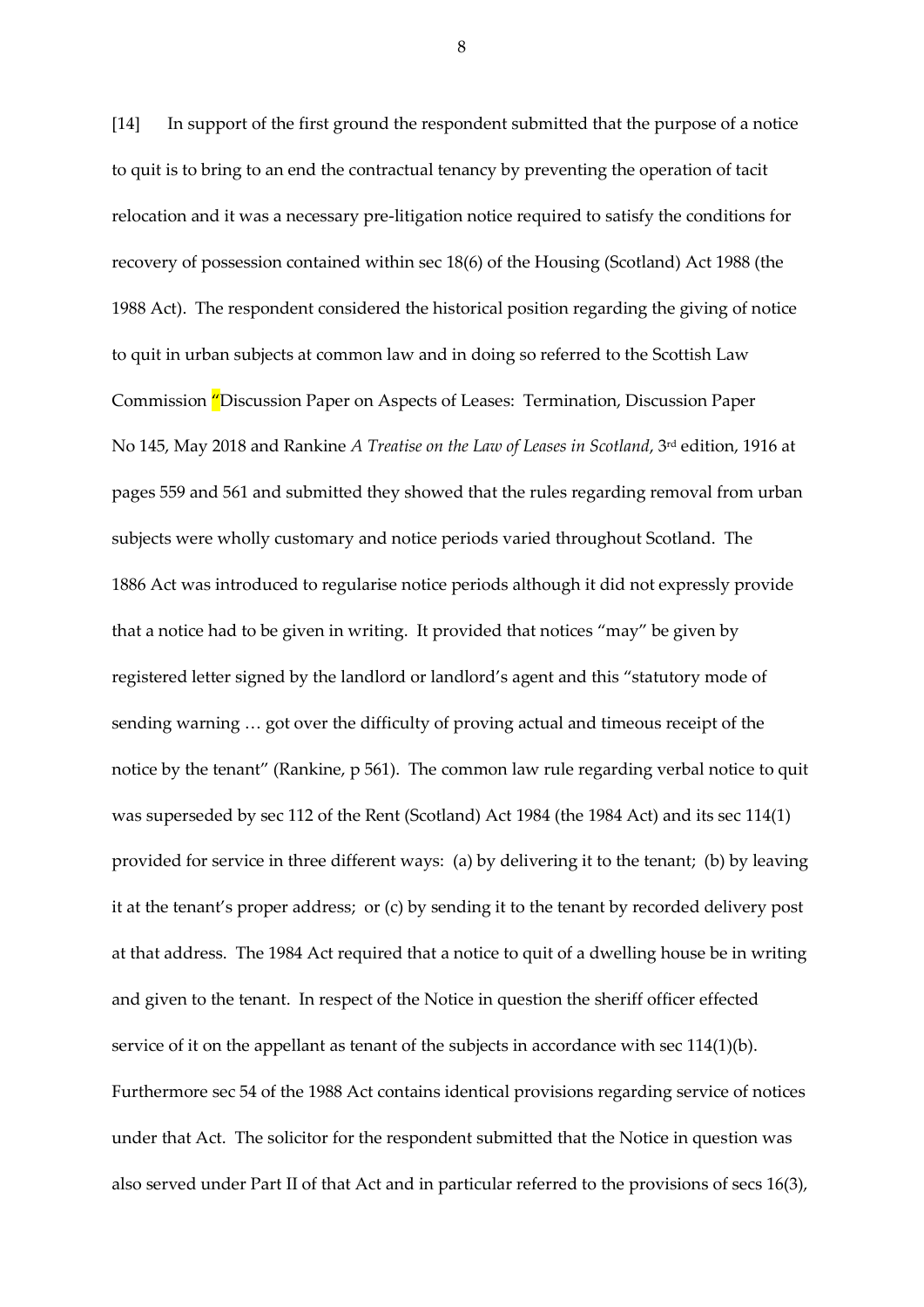18(3), 18(6) and 33 for the role played by a notice to quit. She also founded upon the Assured Tenancies (Notice to Quit Prescribed Information) (Scotland) Regulations 1988 (the 1988 Regulations) which prescribes the information that was required in "a Notice to Quit given by a landlord to terminate a tenancy which is an assured tenancy under the Housing (Scotland) Act 1988."

[15] The response to the appellant's primary position started with an acceptance by the solicitor for the respondent that service of a notice to quit was competent if done in compliance with sec 6 the 1886 Act but proceeded to dispute that that section prescribed an exhaustive list of modes of service or precluded service by other means. The adoption of the word "may" and not "must" in section 6 meant that it permitted its mode of service but did not direct that it had to be done only in that way. Service by recorded delivery service (the modern successor to registered post) was one competent method of service. Service by sheriff officer was the most secure method by reason of the authentication provided by the certificate of service. The authority to serve a notice was grounded in the Act of Sederunt (Messengers-at-Arms and Sheriff Officers Rules) 1991 (the 1991 Act of Sederunt) and in particular its rule 14(1)(c) which provided that a sheriff officer acting in his official capacity was empowered to "execute a citation or serve any document required under any legal process". This provision authorises a sheriff officer to do for Tribunal documents what he or she has done for Sheriff Court documents. The Notice in question was a "statutory pre-litigation notice" in the sense used by Sheriff Jamieson at paragraph [91] of his decision in the case of *Bank of Scotland* v *Stevenson* and a document required under a legal process and service of it on the appellant qua tenant was an official function of the sheriff officer who served it on him. It was analogous to serving a calling-up notice under Part II of the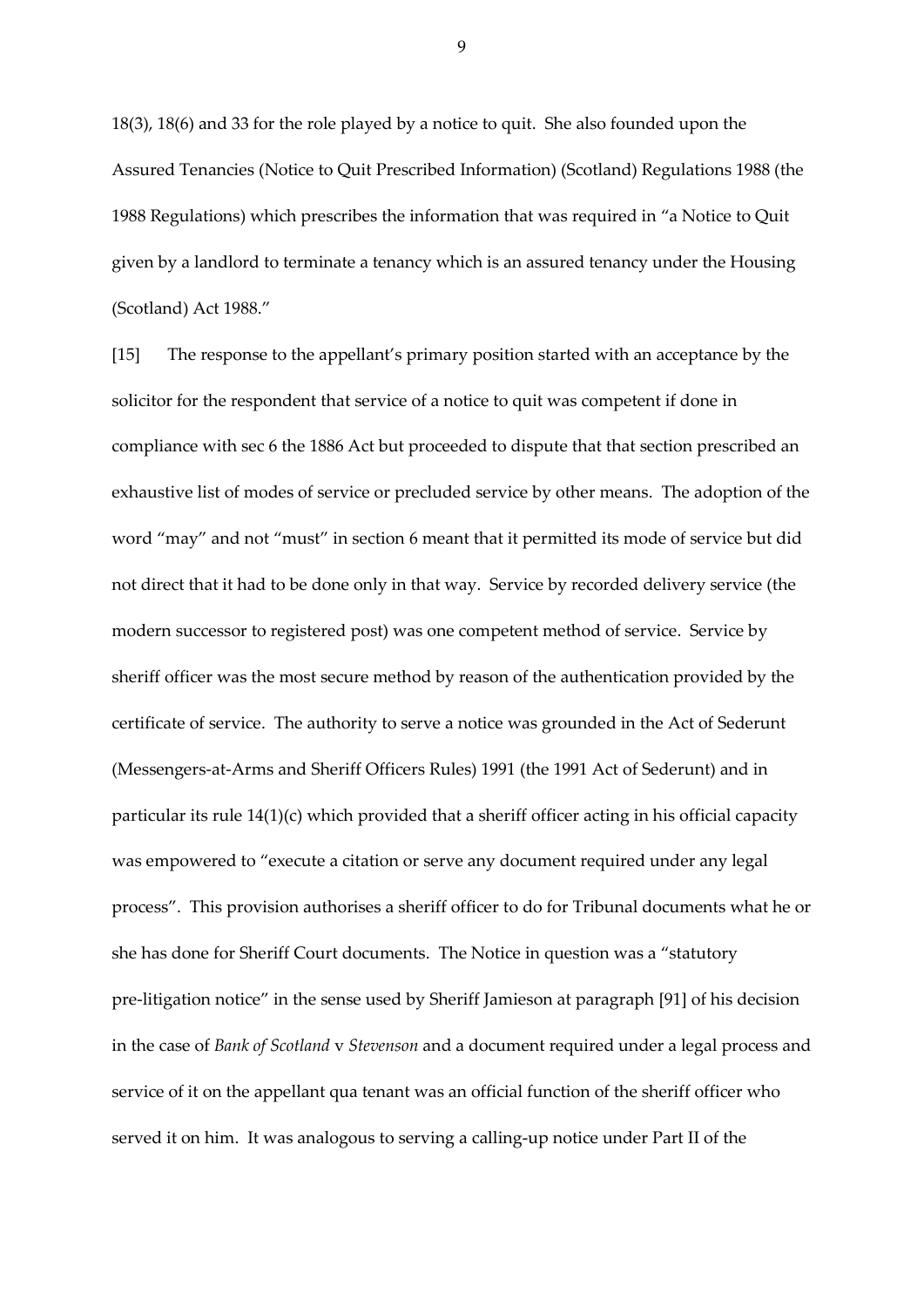Conveyancing and Feudal Reform (Scotland) Act 1970 which in the *Bank of Scotland* case was held to be an act within the official capacity of a sheriff officer.

[16] The solicitor for the respondent submitted that the appellant advanced three propositions all of which were wrong. The first was that a notice to quit was not a pre-litigation notice, the second that it was not a document that was required under any legal process and the third that Sheriff Jamieson in paragraphs [91] and [92] of his decision in the *Bank of Scotland* case excluded taking account of a notice to quit because he referred only to a statutory pre-litigation notice. In connection with the first proposition the appellant accepted that there were circumstances in which a notice to quit was required. In this case the respondent served on the appellant a second form AT6 on 14 June 2019, over a year later than the service of the first along with the Notice in question because after that service the parties entered into a repayment arrangement and as a result of relying on the operation of that the first form AT6 expired. The Notice in question and the form AT6 served on 9 April 2018 were necessary pre-litigation steps but the litigation was delayed by the arrangement which in the event the appellant failed to honour resulting in the commencement of proceedings. In response to the second proposition the solicitor for the respondent said that the appellant's interpretation of "legal process" was narrow and erroneous. That concept was not defined in the 1991 Act of Sederunt. *Esto* the service of a notice to quit was not a pre-litigation notice it was a document that was required under a legal process. The appellant's interpretation of the decision in *Bank of Scotland* was excessively narrow. The 1984 Act superseded the common law on notices to quit and transformed it universally from verbal to writing thereby changing the nature of a notice. In conclusion the appeal should be dismissed.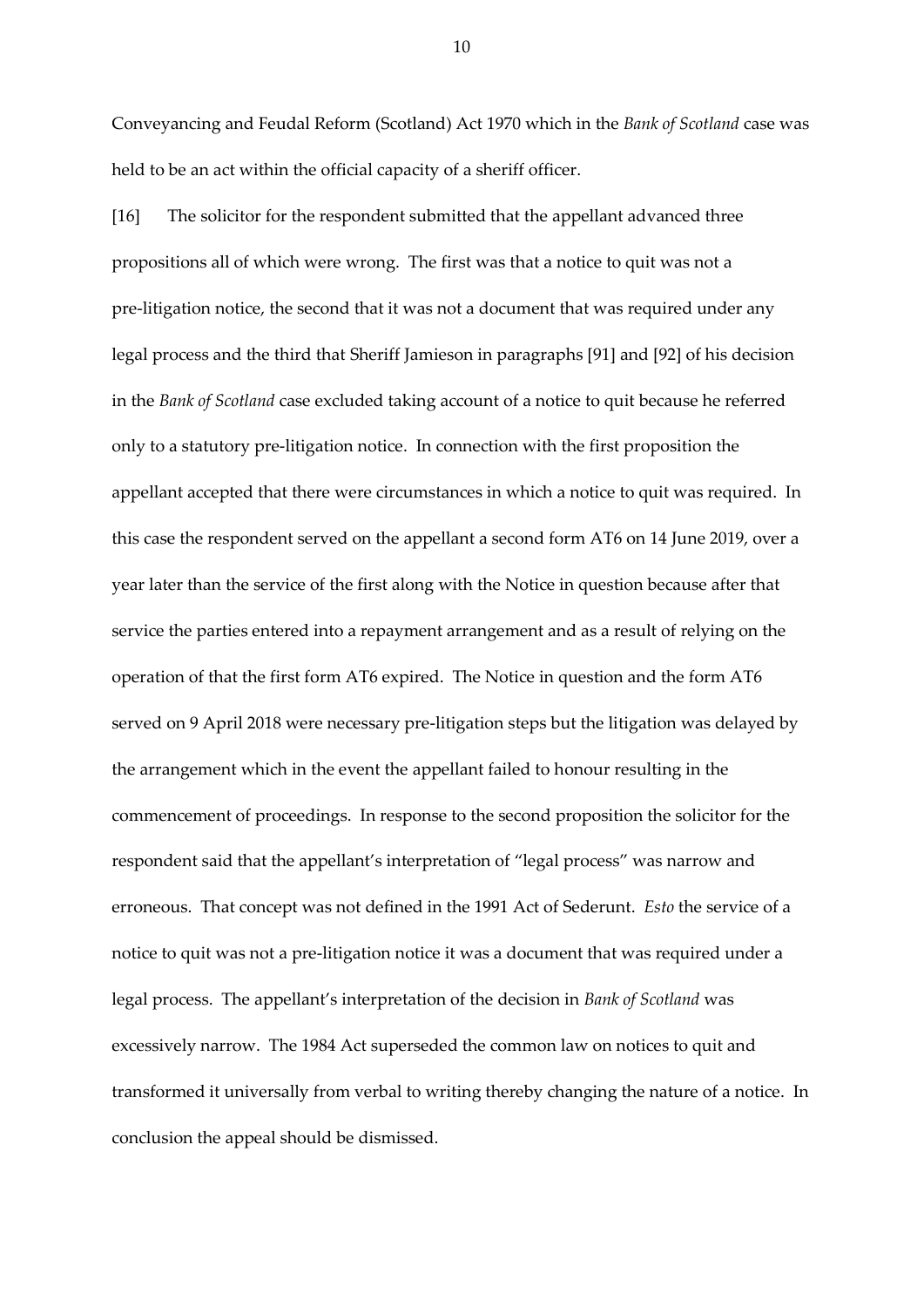### *The submissions in reply for the appellant*

[17] The appellant's reply accepted that at common law a tenant must receive notice or what he described as fair warning prior to removal from heritable property but disputed that sec 112 of the 1984 Act superseded the common law regarding verbal notices to quit, that the Notice in question was served in terms of the 1988 Act and that Scots Law provided for service of a notice to quit by a sheriff officer. She then turned to consider the purpose of a notice to quit and the need for certain prerequisites before an action for recovery of possession would be competent.

[18] A notice to quit is a creature of the common law and while statutes may have added to or refined what is required of a notice it remained a creature of the common law. With regard to sec 112 she submitted that while notice could historically have been given verbally it could also be given under the 1886 Act by registered letter. All that sec 112 did was to require that a notice to quit be in writing; it did not require such a notice to be served under any provision of the 1984 Act and therefore the methods of service set out in sec 114 did not apply.

[19] The 1988 Act made no provision for service of a notice to quit and neither did any of the statutory provisions noted by the respondent. Therefore the Notice in question could not be a notice under the 1988 Act and its sec 54 did not apply.

[20] On the authority of a sheriff officer to serve the Notice in question, the appellant submitted that the Act of Sederunt did not apply to it because it was not a document required under any legal process. While conceding that there is little authority in Scots law on the definition of "legal process" she sought to distinguish the discussion on that in the *Bank of Scotland* case on the ground that notices to quit were not in the mind of the sheriff when making his decision and a notice to quit was not a statutory pre-litigation notice and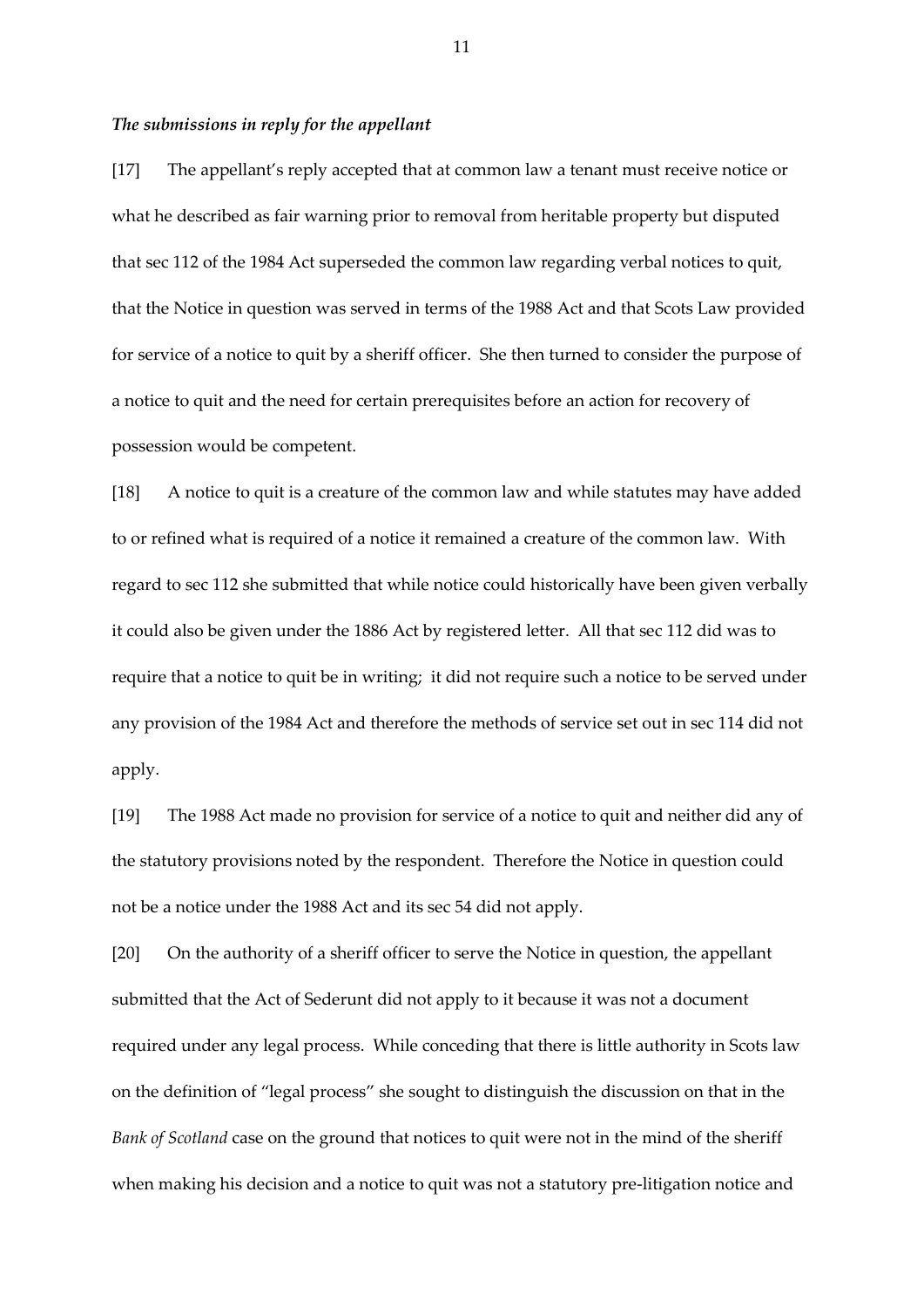therefore not a document required under any legal process. She also submitted that the respondent placed too wide an interpretation on the phrase "legal process". A notice to quit was not a notice under the 1988 Act because it is a notice at common law and therefore section 54 does not apply. *Esto* section 54 did apply then either (1)(b) or (1)(c) would come into play and be competent modes of service. The 1984 Act makes no express provision for the creation or operation of a notice to quit which reinforced the submission that it was a creature of the common law. Sec 114 of the same Act did not apply to the present tenancy. For all these reasons the appeal should be sustained and the cause dismissed. That would mean that tacit relocation would continue to run and there would be no valid basis for eviction of the appellant.

[21] The appellant submitted that the purpose of a notice to quit was to terminate a contractual tenancy but there were many circumstances in which it was possible to secure recovery of possession without service of a notice. A notice to quit alone could not form the basis of an action for recovery of possession. While an AT6 form might be capable of being considered to be a document that is required under any legal process and as such service by sheriff officer may be competent for that form, the same could not be said for a notice to quit. Furthermore the Notice in question was, as the appellant states "delivered" to the appellant on 9 April 2018 "according to the papers provided to the FtT" the ATC "does not appear to have been served until 14 June 2019, over a year later". Because no legal process was commenced until about 16 months after the notice to quit "appears to have been delivered" the appellant submitted that it was difficult to see how the Notice in question could be considered to be a notice required under any legal process. The appellant further submitted that there were certain necessary pre-requisites for an action for the recovery of possession to be competent, such as the existence of a lease and parties to a lease, and the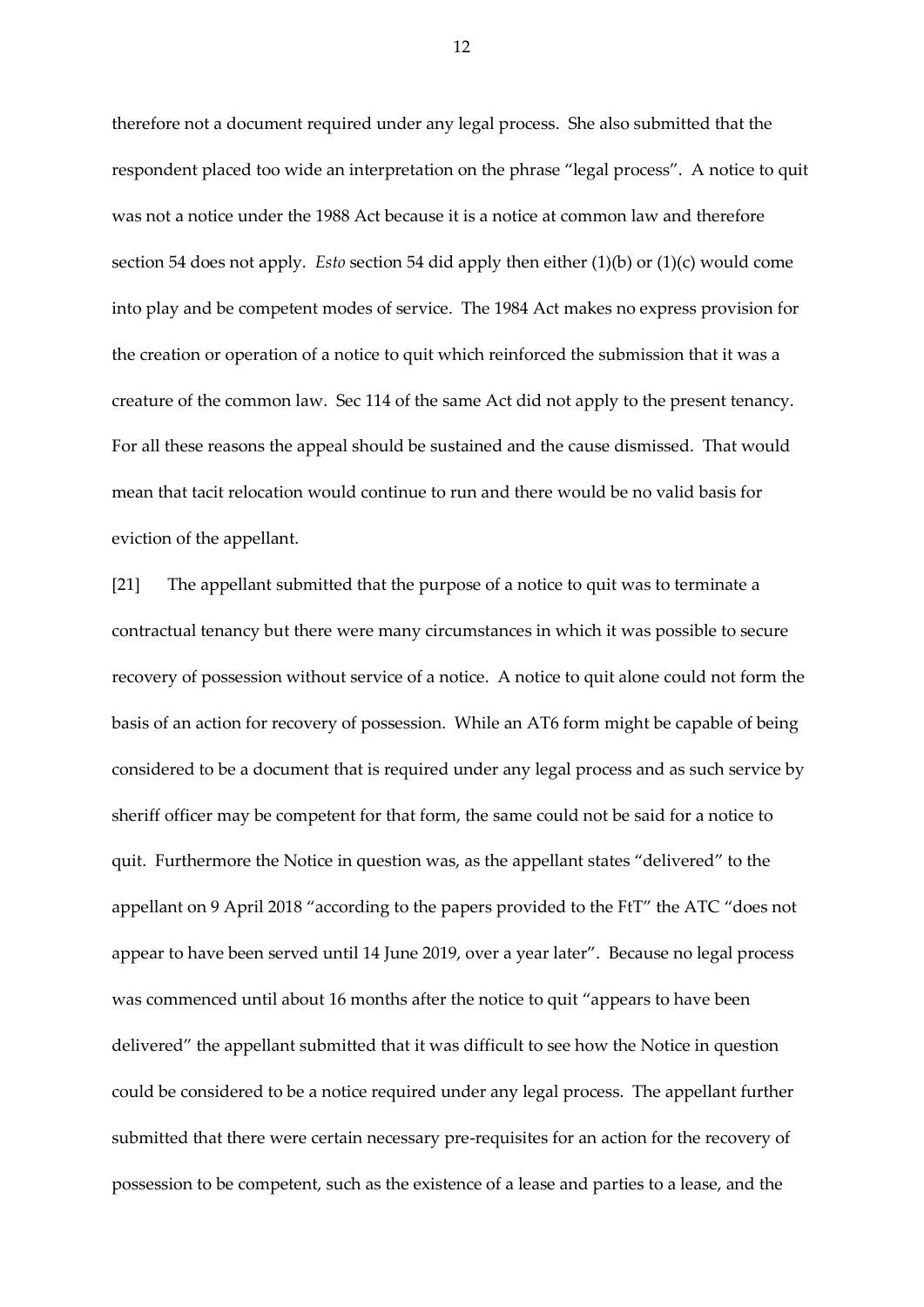service of a notice to quit might fall into this category, as shown in the particular circumstances of the case of *Royal Bank of Scotland* v *Boyle* 1999 Housing L. R. 63 but the fact that service of a notice to quit is needed before an action can be raised competently does not mean that the notice is a document required under any legal process as is a calling up notice or form AT6. Instead the effect of service of a notice to quit creates the conditions in which a pre-litigation notice, the form AT6, could be served in due course and therefore a notice to quit is not a document required under any legal process.

#### **The submissions on the authority of a sheriff officer to serve the Notice**

#### *The submissions of the appellant*

[22] The appellant submitted that there was no statutory authority of the type described save in respect of orders pursuant to decisions of the FtT Housing and Property Chamber and instanced rule 41 in the schedule to the First-tier Tribunal for Scotland Housing and Property Chamber (Procedure) Regulations 2017 (the 2017 Regulations) which allowed service and enforcement of orders by sheriff officer. Otherwise, the appropriate modes of service of formal communications under the 2017 rules was by post or by e-mail as set out in rule 6. The extent of the express authority of a sheriff officer under the 1991 rules turns on the interpretation of the words "any legal process". From various statutory provisions of which the solicitor for the appellant instanced the Companies Clauses Consolidation (Scotland) Act 1845, section 103, the Insolvency Act 1986 section A21, the Proceeds of Crime Act 2002 section 127 and the Corporate Insolvency and Governance Act 2020 section 1 and from the entry for Process in *Black's Law Dictionary*, the deluxe ninth edition, at page 1325 she concluded that a document required for "any legal process" means documents forming part of the proceedings before the Court or tribunal. Working with that the appellant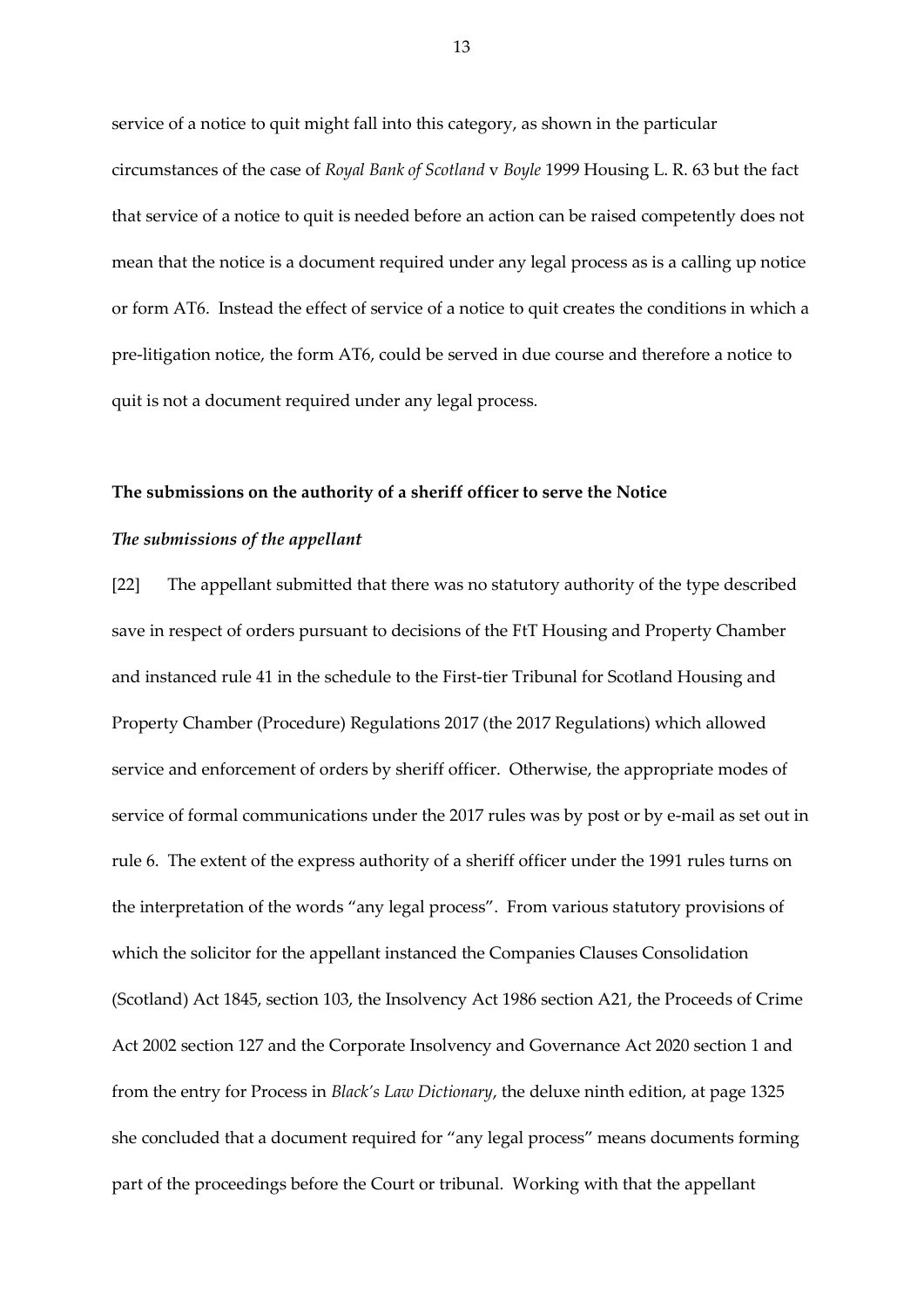submitted that the Notice fell outwith that definition and did not form part of the legal process required by the 1988 Act which did not give an express requirement for service of a notice to quit and neither did the 1984 Act either accord a statutory status to a notice to quit or render it part of any legal process. On the question of whether a sheriff officer was also an officer of tribunals by virtue of being an officer of court, the appellant submitted that the answer was in the negative because the common law did not apply automatically to tribunals and there was no statutory provision that stated it to be the case.

## *The submissions of the Society*

[23] The Society submitted that the answer to the first issue was to be found in the terms of rule 14(1)(c) of the 1991 Act of Sederunt and, if that proposition were not accepted, it lay in the authority conferred on a sheriff officer by the instruction of a landlord to serve a notice to quit. The answer to the second issue was in the affirmative because of the whole statutory scheme regulating the powers and responsibilities of sheriff officers as contained in both the 1991 Act of Sederunt and the 2017 Regulations.

[24] On the first issue the Society submitted that the 1991 Act of Sederunt was made under the power conferred upon the Court of Session by section 75 of the Debtors (Scotland) Act 1987 (the 1987 Act) and prescribed the official functions and their scope for *inter alia* a sheriff officer. The language employed in rule 14(1)(c) is expressed in the broadest possible and unqualified terms extending to the service of "any" document as part of "any" legal process provided that the document is required under that process. The generality of the language includes service of any document which requires to be served in proceedings before *inter alia* the First-tier and Upper Tribunals for Scotland. Had it been intended to restrict the official functions of a sheriff officer to service if documents required in the course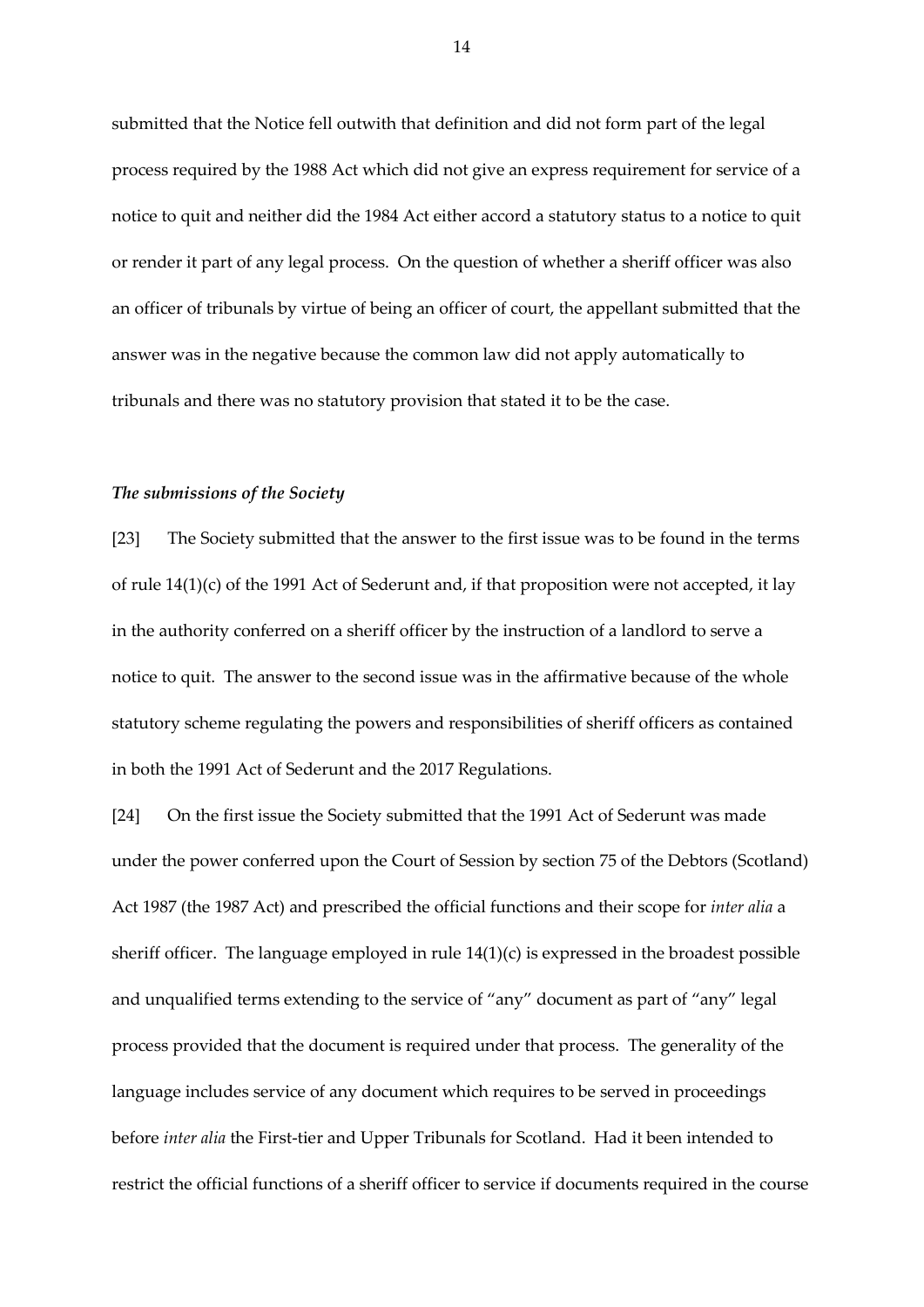of pending legal proceedings it would have been a relatively simple matter to do that expressly. Instead the 1991 Act of Sederunt uses the much broader expression "any legal process". That should be construed in accordance with its normal and ordinary meaning which was apt to include the legal process of removal of a tenant which will frequently require to be initiated by service of a notice to quit in order, as in the present case, to prevent the operation of tacit relocation. Similarly, service of a notice to quit is required if a landlord seeks recovery of possession of subjects let under a short assured tenancy in terms of section 33 of the 1988 Act. In those circumstances the service of the notice to quit is part of the legal process of terminating a tenancy. Support for a notice to quit being a document which requires to be served under a particular legal process comes from section 112(1) of the 1984 Act that a notice requires to be in writing and from the 1988 Regulations for the information that it has to contain and from section 114 of the 1984 Act regarding the methods of service of a notice. In this context the requirement to serve means that a document is one which is needed if a particular end is to be achieved rather than one which a party is somehow legally obliged to serve, for no landlord is legally obliged to take steps to terminate a tenancy. Under the 1984 Act the documents which are required to be served include the written notice which is now the only valid means by which a notice to quit can be given and the methods of service identified in section 114(1)(a) and (b) are the methods by which a sheriff officer effects service.

[25] The Society submit that support for its construction of "any legal process" is found by analogy in the reasoning of Sheriff Jamieson in the *Bank of Scotland* case which was followed by the FtT in *Lowther Limited* v *Nwoko* and concludes that rule 14(1)(c) is the source of a sheriff officer's right to serve a notice to quit.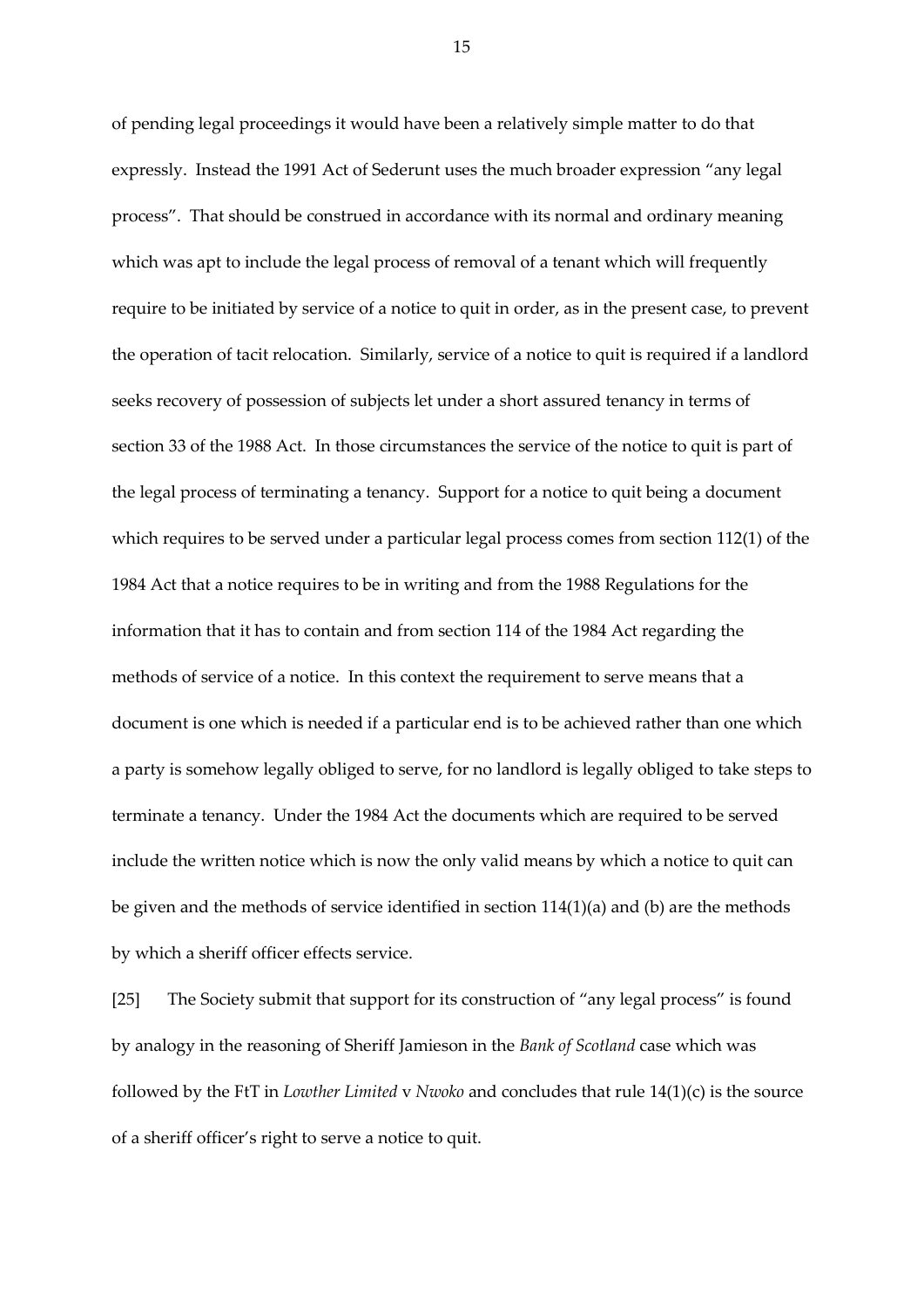[26] In support of its secondary position the Society submit that a sheriff officer is entitled to serve a notice to quit on behalf of a landlord by virtue of the authority conferred upon him by his client's instructions. The purpose of section 6 of the 1886 Act was to add to the existing methods of giving valid notice of removal and as such had the same object as section 6 of the Citation Amendment (Scotland) Act 1882. At both common law and in terms of section 114(1) of the 1984 Act a notice to quit in relation to a dwelling-house may validly be served by delivering it to the tenant or by leaving it at the tenant's address. A notice to quit is never signed by a sheriff officer but by the party giving notice or by his agent. A sheriff officer can serve a notice to quit on a landlord if instructed to do that by his tenant. [27] Turning to the second issue, the Society support their proposition that a sheriff officer is authorised to carry out his official functions in relation to matters over which the Tribunal service have jurisdiction and as such is an officer of tribunals as well as an officer of court because he is deemed to be subject to the supervision of the particular Tribunal before which the case in point is pending. In particular for the Housing and Property Chamber the rules that govern its procedure make specific provision for a sheriff officer to perform various acts in the enforcement of the Tribunals' orders, namely, paragraphs 41, 41B, 41D and 41E of Part 1 of Schedule 1 to the 2017 Regulations. These procedural rules confer on a sheriff officer certain exclusive rights or powers and impose certain duties on him. In exercising those rights and carrying out those duties a sheriff officer must be characterised as an officer of tribunals and subject to its supervision and if necessary the disciplinary provisions which would follow a complaint by the Tribunal to the sheriff principal of grave misconduct.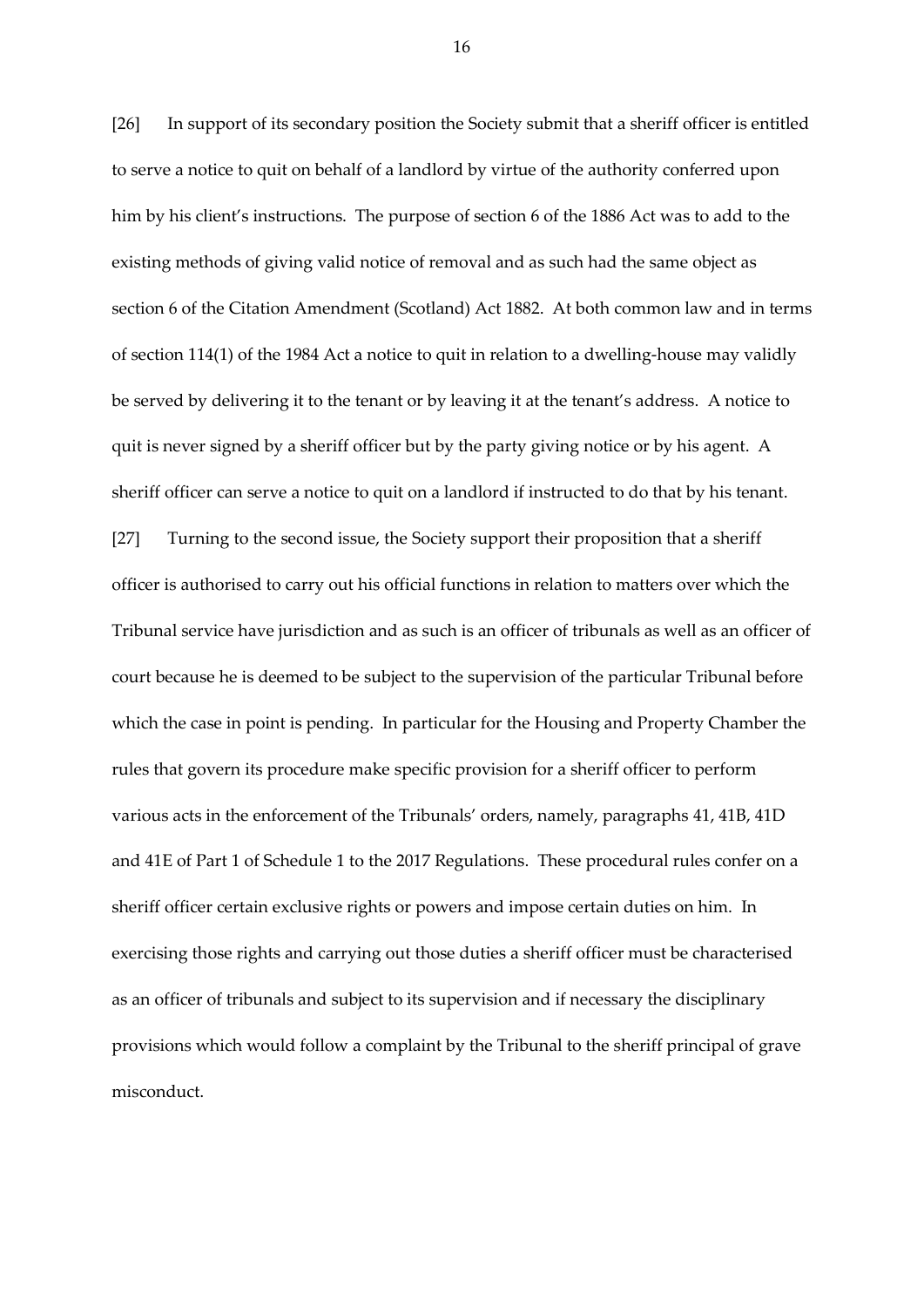#### *The submissions of the respondent*

[28] The solicitor who submitted the respondent's response said that having read the submissions on behalf of the Society he was in entire agreement with them on both issues. On the second issue he submitted that while he agreed with the Society he did not think it necessary to answer it because it was sufficient for the answer on the first issue to be in favour of the position of both the respondent and the Society.

## **Discussion**

[29] The issue on which the Upper Tribunal granted leave to appeal is whether the appellant is correct in law in saying that it is incompetent for a sheriff officer acting on behalf of and on the instructions of a landlord to serve a notice to quit on the tenant under an assured tenancy entered into between the landlord and tenant. This is because Scots law makes no provision for service of a notice to quit in respect of such a tenancy other than by the way prescribed in the 1886 Act and it makes no provision for service by sheriff officer. If that proposition is correct in law the FtT erred in law in failing to dismiss the application as incompetent.

[30] As already observed the appellant did not present this challenge to the competency of the application by reason of the manner of service of the notice in question to the FtT and the issue of dismissal on this ground was therefore not one put before the FtT which made a finding in fact, the fifth, that the Notice in question had been validly served and that it terminated the tenancy as at 1 July 2019.

[31] The contract of lease between the parties has not been challenged as creating a legal relationship between them commencing on 2 March 2016 as found in fact by the FtT. It is an assured tenancy under the 1988 Act, the legislation then in force, as the FtT found in law.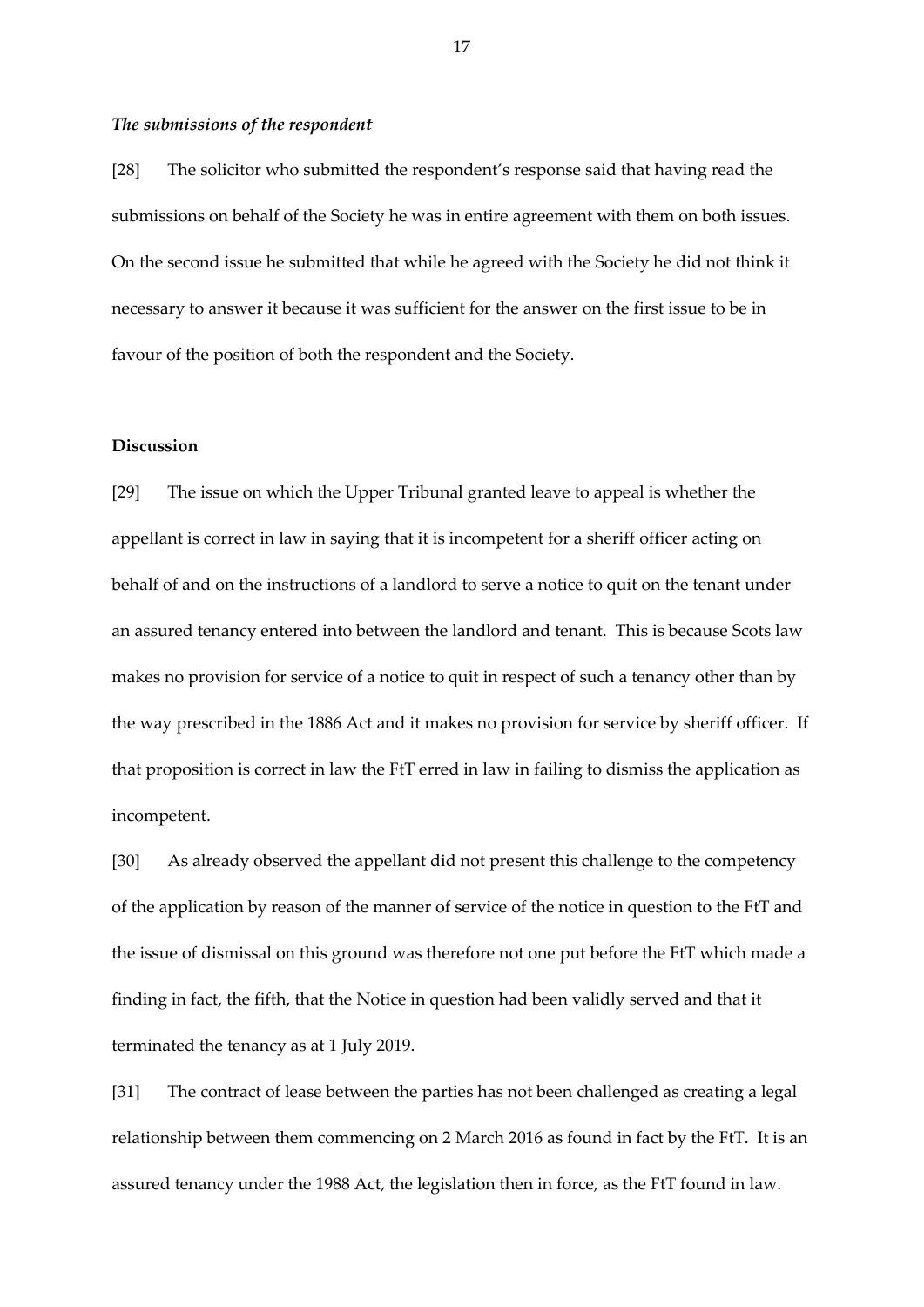The notice in question was instructed by and on behalf of the respondent as landlord in respect of that contract of lease. The appellant takes no issue with the notice being what it purports to be. It is dated 4 April 2018. On 9 April 2018 a sheriff officer attended at Flat 2/6, 6 Walls Street, Merchant City, Glasgow G1 1PA to serve both the Notice in question and the Form AT6. As he narrates in his certificate of execution of the notice to quit, he was unable to contact the appellant at the address and after diligent enquiry and six audible knocks on the door of the property to which he could not gain access, he served both documents by leaving them in an external mailbox and furthermore sent a copy of them to the appellant by ordinary first class post.

[32] The submissions both written and oral concentrated upon the particular Notice in question while on occasion, and perhaps inevitably, those of the appellant in particular referred to the service of "a" notice to quit rather than "the" Notice in question. I will confine my decision to the Notice in question but I recognise that what I say and conclude may have more general application than the present case.

[33] In light of the submissions, it seems to me that the issue in the appeal invites an answer to three questions which may be formulated as follows:

- 1. By what legal authority was the sheriff officer permitted to serve the Notice in question?
- 2. Did that authority permit him to act as an officer of tribunals?
- 3. On the basis that he did have the authority to serve the Notice in question, did he serve it in conformity with and in furtherance of the requirements that governed the exercise of that authority?

I will deal with each in turn.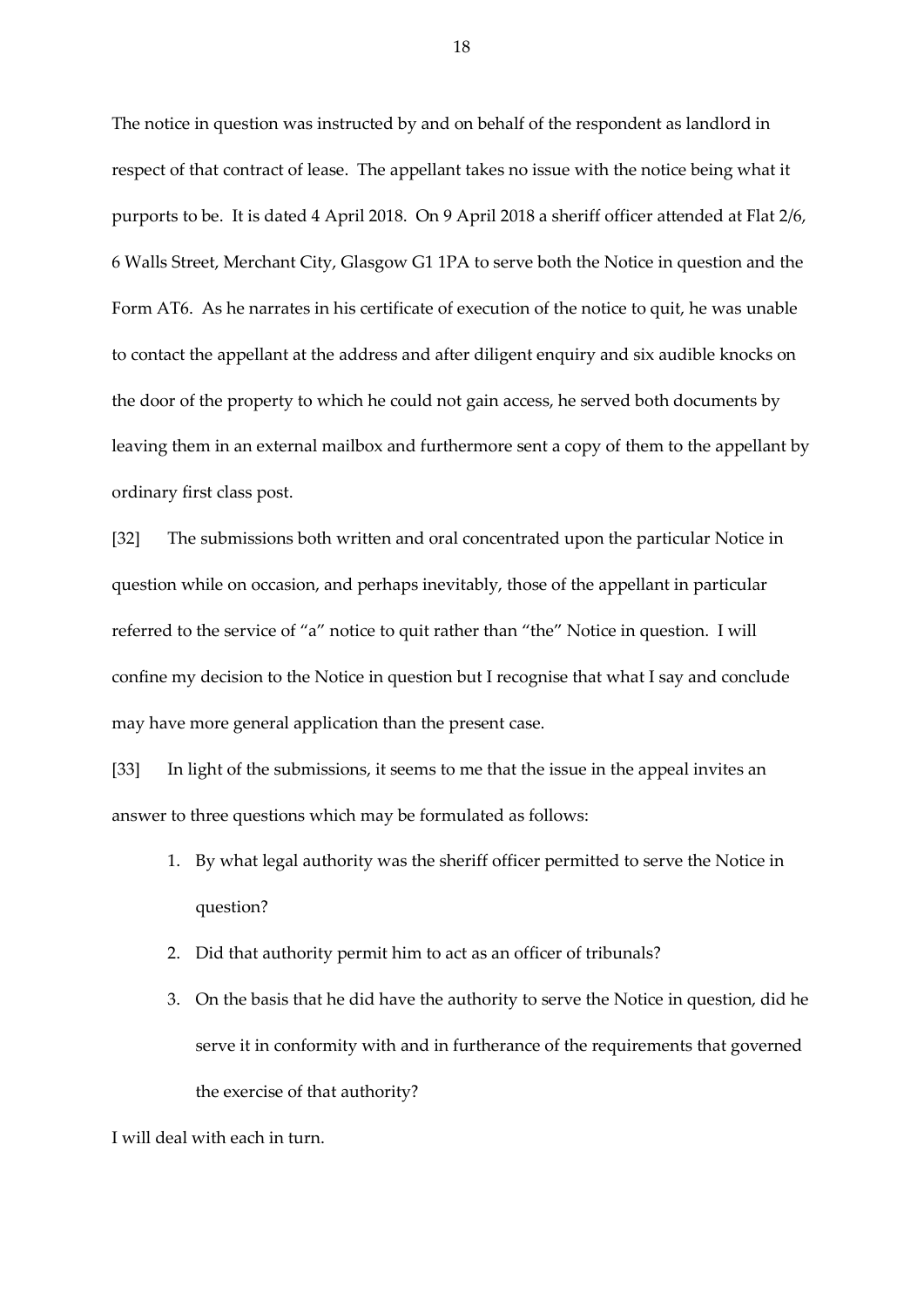## **The three questions**

### *1. By what legal authority was the sheriff officer permitted to serve the Notice in question?*

[34] The appellant disputes that the 1991 Act of Sederunt provides the authority for a sheriff officer to serve the Notice in question on the ground that there is no statutory authority which allows such service except for the provisions of rules 6 and 41 of the 2017 Regulations while the respondent, adopting the reasoning of the Society, asserts that the 1991 Act of Sederunt provides the necessary authority.

[35] I am of the opinion that the authority of a sheriff officer to carry out the functions of his office rests in the provisions of the 1991 Act of Sederunt. I therefore agree with Sheriff Jamieson when he said in the *Bank of Scotland* case at paragraph [10] of his decision that the profession is regulated by those rules which were made by and with the authority of the Court of Session, and with the submissions of the Society which were adopted by the respondent. In promulgating the 1991 Act of Sederunt the Court of Session exercised the powers conferred on the Court by Parliament in section 75 of the Debtors (Scotland) Act 1987. Rule 14 designates the official functions of an officer of court of which a sheriff officer is one by virtue of his appointment to that office. It provides that an officer of court may exercise the functions set out in any place in respect of which he holds a commission as an officer of court. The function which is relevant to the present issue and the one on which the parties made submissions is  $(1)(c)$ , that a sheriff officer may execute a citation or serve any document required under any legal process. No issue is taken in the appeal with the fact that in respect of the Notice in question the sheriff officer held that office and that he held a commission for the place in which he understood he was exercising his office. [36] The specific language adopted in rule  $14(1)(c)$  is, as the Society point out and the

respondent adopts, expressed in the broadest possible and unqualified terms. I consider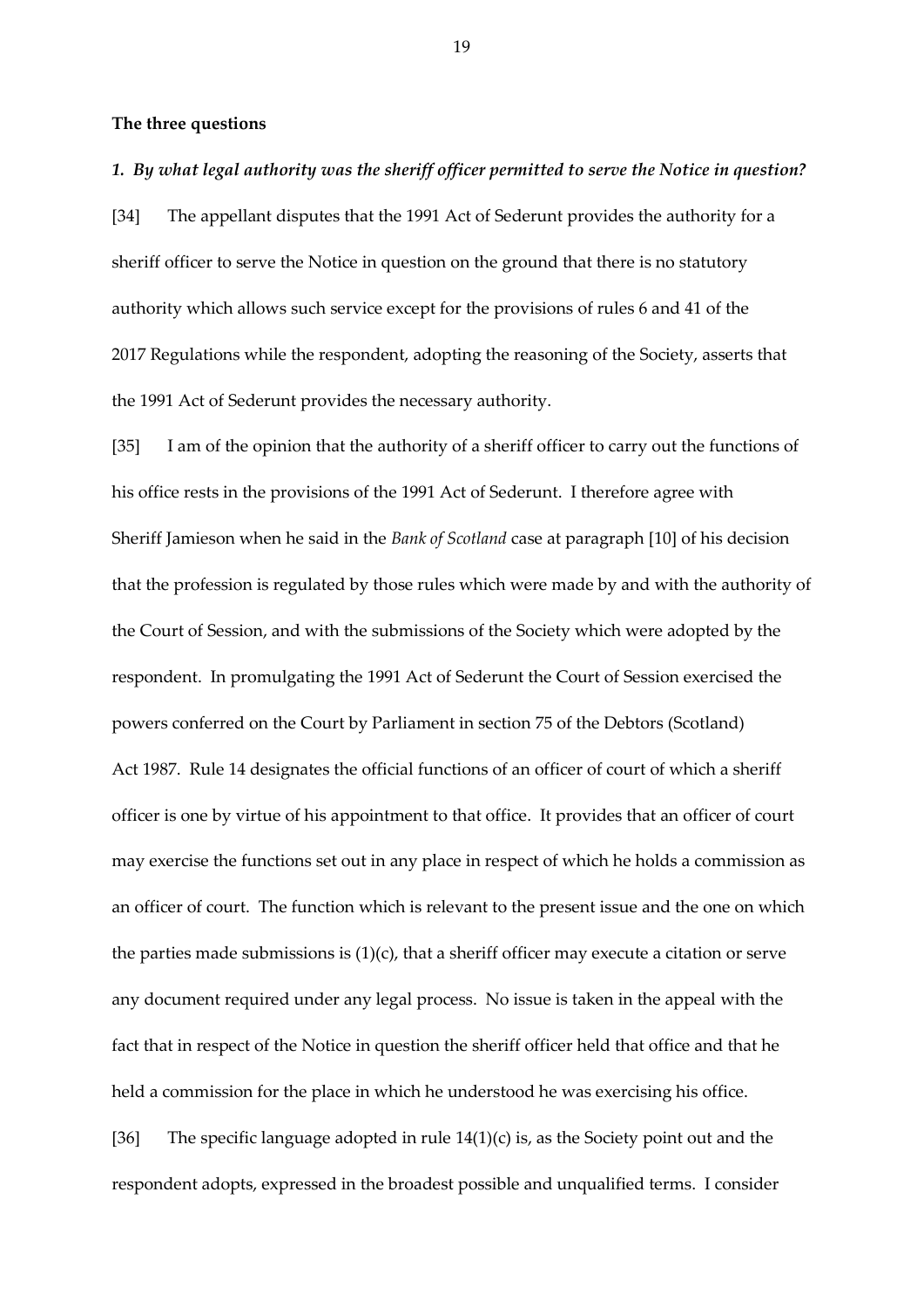that it is important for the issue in this appeal that the generality of the language be respected by giving it its normal and ordinary meaning for that is how the Court of Session wished to express the scope of a sheriff officer's entitlement to act in conformity with and in furtherance of his office. It extends to the service of "any document required under any legal process". It is not in dispute that "any document" includes the Notice in question. The dispute lies in whether the sheriff officer purported to serve the Notice in question "under any legal process". I will come back to this in answering the third question. For the present I hold that the answer to the first question lies in rule  $14(1)(c)$  and that it provides the authority on which the sheriff officer purported to serve the Notice in question.

[37] For the sake of completeness I will indicate on an obiter basis my view on the secondary submission of the Society that a sheriff officer is entitled to serve a notice to quit on behalf of a landlord by virtue of the authority conferred upon him by his client's instructions. As it was presented I would not have sustained it. As I have said above in respect of the Society's primary submission the Court of Session has regulated the official functions of a sheriff officer in the 1991 Act of Sederunt. It is comprehensive in its terms and circumscribes the official functions of a sheriff officer. I consider that I would need to be persuaded that there exists a power at common law to serve the Notice in question as suggested that has survived the implementation of the 1991 Act of Sederunt. In the absence of such information which could satisfy me, I would not uphold the secondary submission.

#### *2. Did that authority permit him to act as an officer of tribunals?*

[38] The appellant submitted that a sheriff officer is not an officer of tribunals by virtue of being a sheriff officer because there is no statutory authority save in respect of orders pursuant to decisions of the FtT Housing and Property Chamber and instanced rule 41 in the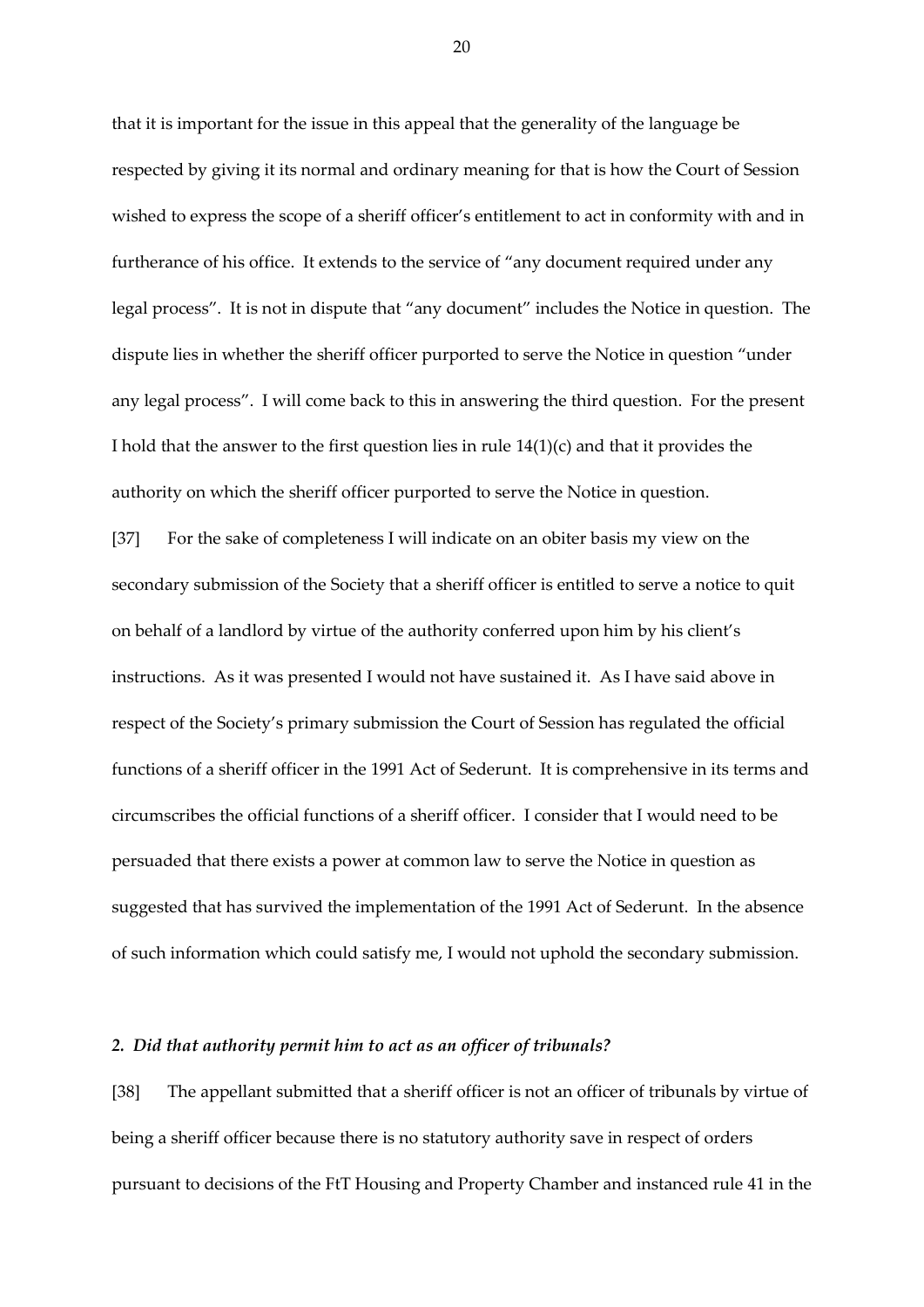schedule to the 2017 Regulations which permitted service and enforcement of orders by sheriff officer. Otherwise, he says, the appropriate modes of service of formal communications under the 2017 rules was by post or by e-mail as set out in rule 6. The Society (and the respondent) submitted that a sheriff officer is authorised to carry out his official functions in relation to matters over which the Tribunal service have jurisdiction and as such is an officer of tribunals as well as an officer of court because he is deemed to be subject to the supervision of the particular Tribunal before which the case in point is pending and found support for that in the specific provisions for a sheriff officer to perform various acts in the enforcement of the Tribunals' orders, namely, paragraphs 41, 41B, 41D and 41E of Part 1 of Schedule 1 to the 2017 Regulations.

[39] I prefer the conclusion of the Society and the respondent. I reach it by interpreting rule 14(1)(c) of the 1991 Act of Sederunt and in particular the phrase "under any legal process". The generality of this phrase means that it does not restrict the official functions of a sheriff officer to any particular court or hierarchy of courts. The fact that it is a sheriff principal who, by virtue of rule 8(5) of the 1991 Act of Sederunt, grants an applicant a commission as a sheriff officer in his sheriffdom or a district within that sheriffdom does not mean that the sheriff officer is limited to carrying out as an official function within the place for which he holds a commission the service of documents that are under any legal process falling within the jurisdiction of the sheriff court. The phrase "under any legal process" is sufficiently general and unqualified to include a legal process that is required to proceed, is proceeding or has proceeded, in and through the Tribunal system and hierarchy. That approach is consistent with the conferment of a power to act in Tribunal cases by the 2017 Regulations founded upon by the Society. Moreover, and in any event, the Court of Session has the responsibility of regulating the scope of the official functions of, inter alia,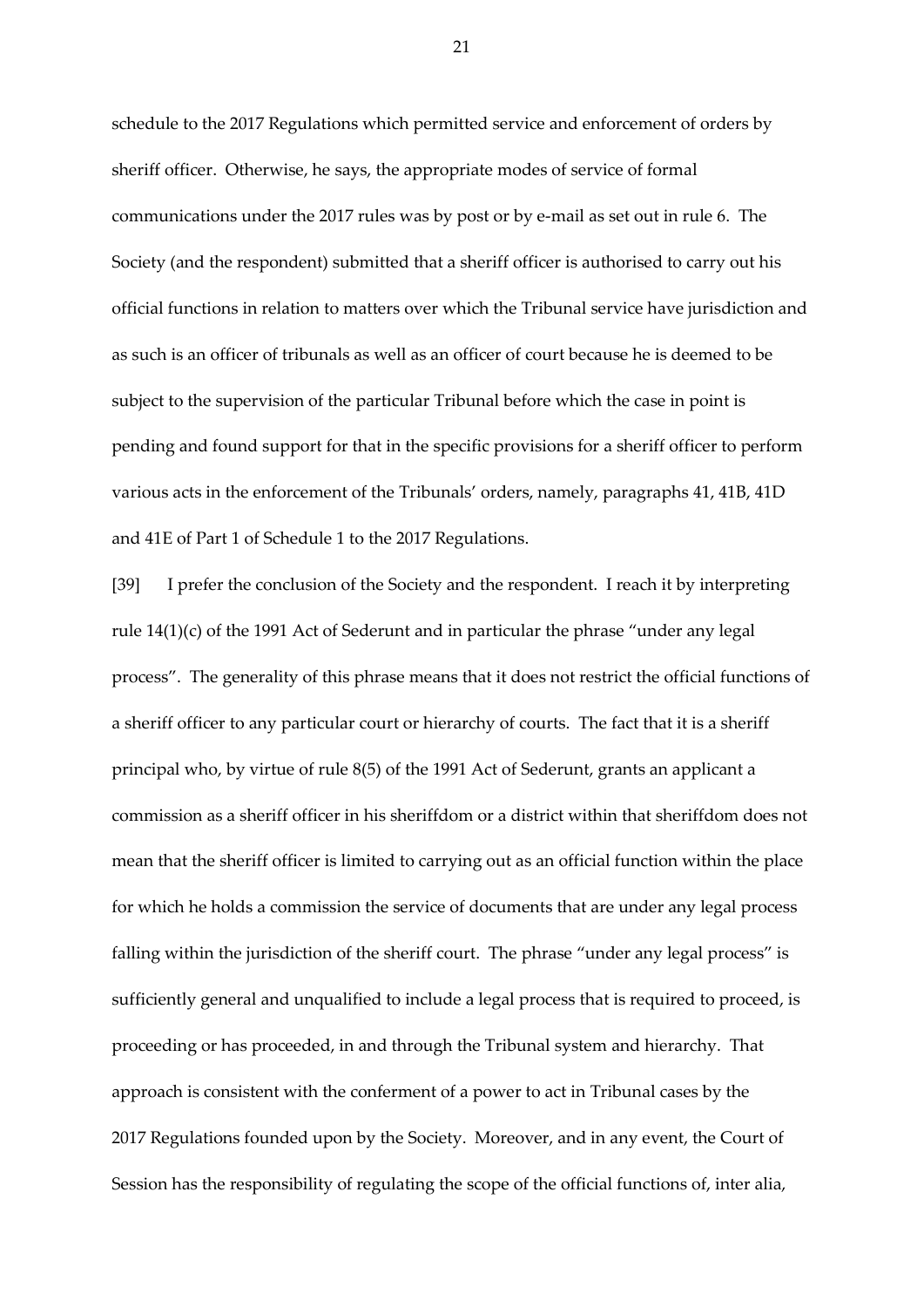sheriff officers, as conferred by sec 75(1)(d) of the 1987 Act and if the Court felt it right to exercise that power the medium for doing that is by way of Act of Sederunt as prescribed by sec 75(1). Parliament has not altered that way of exercising the powers of the Court granted under that section and therefore if the Court had considered that when the Tribunal jurisdiction came into force there was a need for some formal recognition of that new jurisdiction in respect of the official functions of a sheriff officer the way to make any such provision was available by way of Act of Sederunt. From the fact that the Court has not seen fit to revisit the scope of the official functions of a sheriff officer as set out in rule 14 on the arrival of the Tribunal jurisdiction I think it right to infer that the Court does not see the need to do that and it follows from that that a sheriff officer must be held to have the right to exercise his office as an officer of tribunals.

[40] For each and all of these reasons I answer the second question in the affirmative.

*3. On the basis that he did have the authority to serve the Notice in question, did he serve it in conformity with and in furtherance of the requirements that governed the exercise of that authority?*

[41] Having answered the first two issues in the way that I have, the answer to the third becomes one of interpreting the terms of rule 14(1)(c) of the 1991 Act of Sederunt and in particular the concept there expressed of a legal process and then deciding whether the Notice in question was served in accordance with that interpretation of the subsection.

[42] In respect of the phrase "legal process" the appellant submitted that the Notice in question was not a document required under any legal process. While conceding that there is little authority in Scots law on the definition of "legal process" his solicitor referred to the definition of the word "Process" in Black's Law Dictionary at page 1325 which gives it as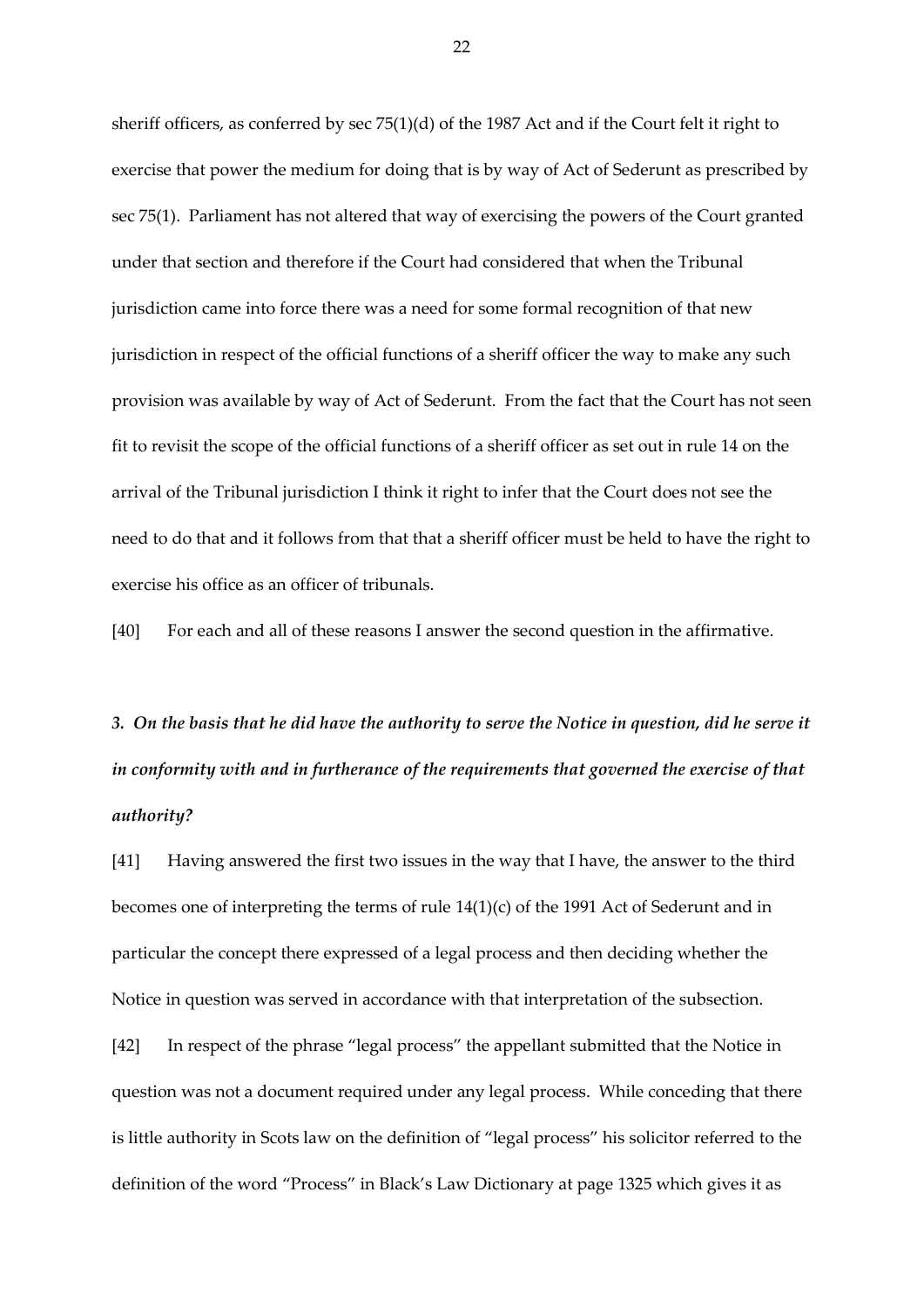"Process validly issued" and goes on to say that it is also termed lawful process. She also sought to distinguish the discussion on that concept in the *Bank of Scotland* case on the ground that notices to quit were not in the mind of the sheriff when making his decision and a notice to quit was not a statutory pre-litigation notice and therefore not a document required under any legal process. She also submitted that the respondent placed too wide an interpretation on the phrase "legal process".

[43] On the same issue she submitted that the authority whereby a sheriff officer could serve a notice to quit was grounded in the 1991 Act of Sederunt and in particular rule 14(1)(c) which provided that a sheriff officer acting in his official capacity was empowered to "execute a citation or serve any document required under any legal process". The Notice in question was a "statutory pre-litigation notice" in the sense used by Sheriff Jamieson at paragraph [91] of his decision in the *Bank of Scotland* case and a document required under a legal process and service of it on the appellant qua tenant was an official function of the sheriff officer who served it on him. It was analogous to serving a calling-up notice under Part II of the Conveyancing and Feudal Reform (Scotland) Act 1970 which in the case of *Bank of Scotland* v *Stevenson* was held to be an act within the official capacity of a sheriff officer.

[44] The solicitor for the respondent submitted that the appellant advanced three propositions all of which were wrong. The first was that a notice to quit was not a pre-litigation notice, the second that it was not a document that was required under any legal process and the third that Sheriff Jamieson in paragraphs [91] and [92] of his decision in the *Bank of Scotland* case excluded taking account of a notice to quit because he referred only to a statutory pre-litigation notice. In connection with the first proposition the appellant accepted that there were circumstances in which a notice to quit was required. In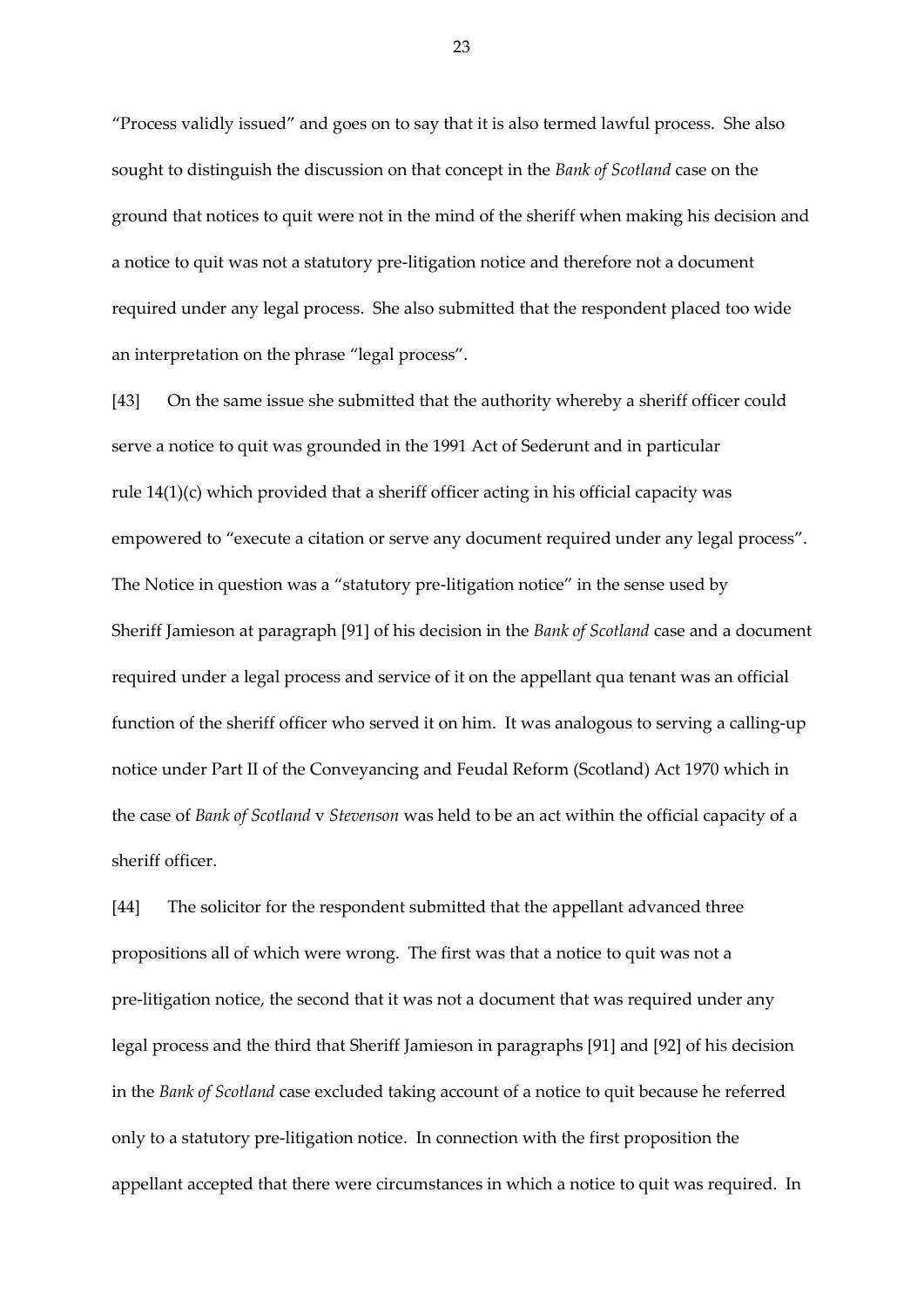this case the respondent served on the appellant a second form AT6 on 14 June 2019, over a year later than the service of the first along with the Notice in question because after that service the parties entered into a repayment arrangement and as a result of relying on the operation of that the first form AT6 expired. The Notice in question and the form AT6 served on 9 April 2018 were necessary pre-litigation steps but the litigation was delayed by the arrangement which in the event the appellant failed to honour resulting in the commencement of proceedings. In response to the second proposition the solicitor for the respondent said that the appellant's interpretation of "legal process" was narrow and erroneous. That concept was not defined in the 1991 Act of Sederunt. *Esto* the service of a notice to quit was not a pre-litigation notice it was a document that was required under a legal process. The appellant's interpretation of the decision in *Bank of Scotland* was excessively narrow.

[45] In light of the submissions I have concluded that the phrase "under any legal process" is broad enough in its scope to include the Notice in question which is a pre-litigation notice and a document required under a legal process. Accordingly it was competent for the sheriff officer to serve it on the appellant qua tenant.

[46] The concept of a legal process has to be interpreted in context. The context is the provisions of the 1991 Act of Sederunt which was promulgated to regulate the profession of Messengers-at-Arms and sheriff officers in a comprehensive way including the content, scope and reach of their official functions. Legal process is not defined either in the 1991 Act of Sederunt or in any of the other statutes or statutory instruments instanced by the parties and therefore the words used should be given their normal meanings so far as that context permits.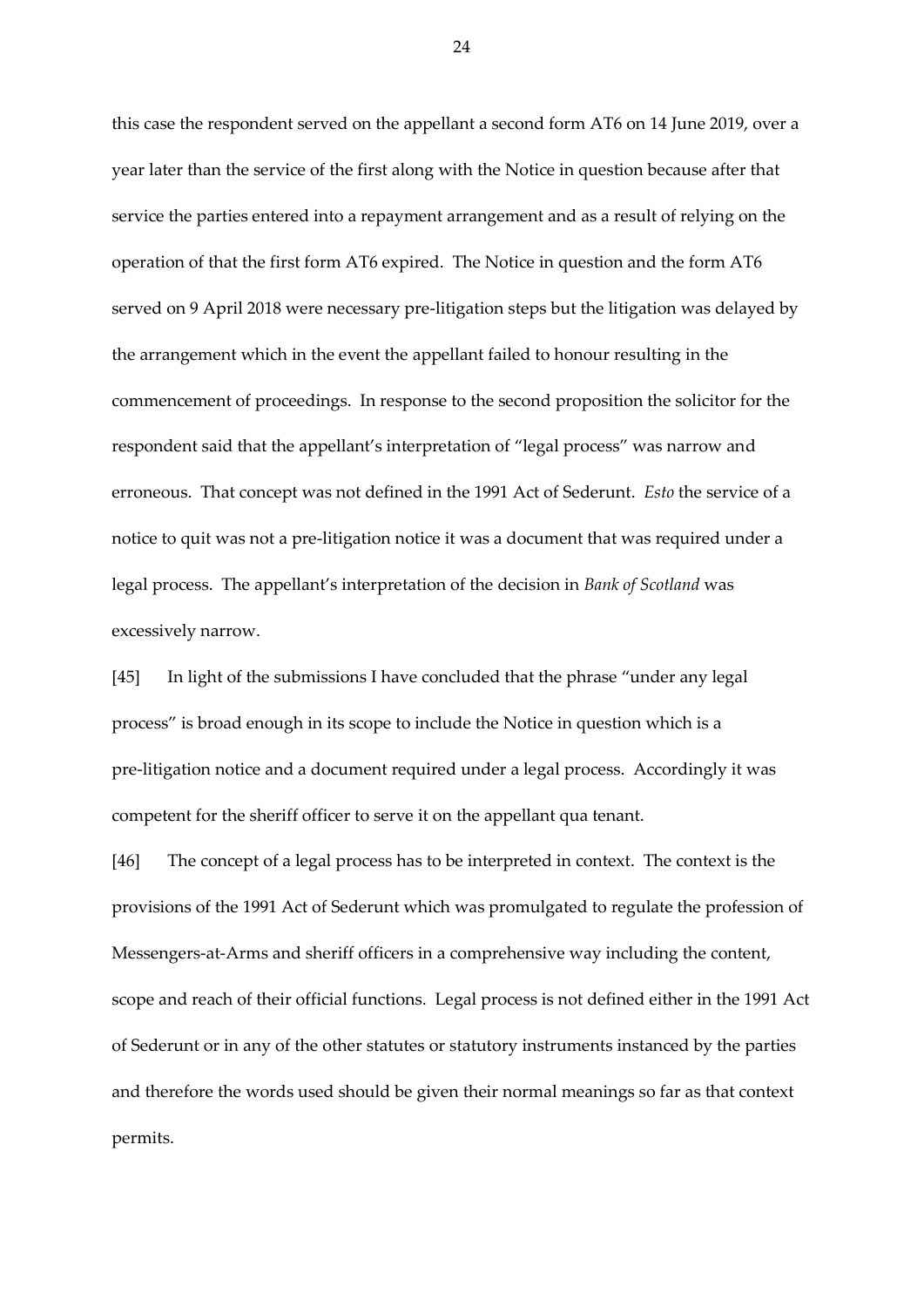[47] The specific and relevant context is the terms of rule  $14(1)(c)$  which give a sheriff officer the authority to exercise the official function of executing a citation or serving any document required under any legal process in any place in respect of which he holds a commission as an officer of court. As I have already observed no issue is taken in the appeal with the fact that in respect of the Notice in question the sheriff officer held that office and that he held a commission for the place in which he understood he was exercising his office. [48] The immediate context of the concept of a legal process is to my mind within the entire phrase "serve any document required under any legal process". It is too restrictive to try to interpret the two words "legal process" or even the single word "process" and then import that interpretation into the subsection. The double use of the adjective "any" indicates that the scope of the official function is extremely wide and generous. The use of the word process is of critical significance. It connotes a wider power and opportunity to serve a document than would be the case if the rule had prescribed the function was in respect of legal proceedings. Accordingly it is not restricted to legal proceedings whether at the point of service they are intended, have been commenced or have been finalised. For that reason I have not found the reference to Black's Law Dictionary of assistance. It restricts the scope to "process validly issued" which is narrower in scope than what I consider rule 14(1)(c) permits. The idea of proceedings falls within the more general concept of process. That concept directs attention to the document in question being served for a purpose which has the capacity to have legal consequences whether or not any such legal consequences are insisted in and this is supported by the use of the preposition "under" which conveys the idea of being a feature of the process. I therefore disagree with the submission of the appellant that it is restricted to documents forming part of the proceedings before a court or tribunal. The use of the word "required" introduces a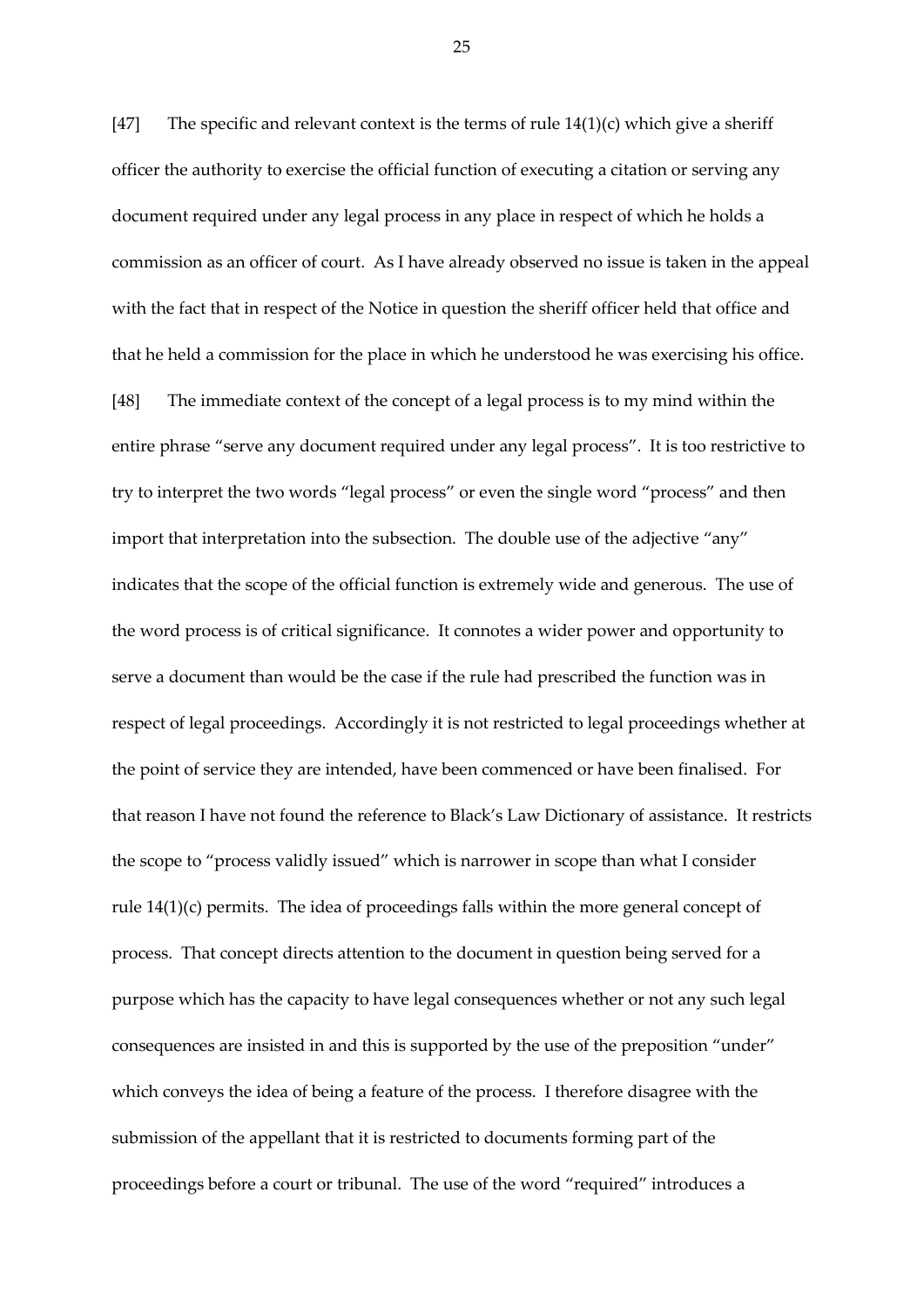measure of restraint on the exercise of the authority to serve by directing that the link between the document and the reason for serving it must be founded in a legal tenet.

[49] The submissions of the parties directed much attention to the development of the law on notices to quit in general and for the purposes of an assured tenancy with the assistance in particular of the Scottish Law Commission Discussion Paper on Aspects of Leases: Termination, Rankine's *Treatise on the Law of Leases in Scotland*, the 1886 Act, the 1984 Act and the 1988 Act. From that they adopted competing positions on whether service of the Notice in question was required. In my opinion it was. The general legal standing of a notice to quit is that once served it prevents the operation of tacit relocation and may act as a foundation of an action of removing, or both: the Scottish Law Commission Discussion Paper, paragraph 3.2. The Notice in question related to an assured tenancy. It was instructed by the respondent and at the same time he directed that it be accompanied by a form AT6. The sheriff officer left both documents for the tenant on 9 April 2018 and no exception is taken to the fact that he did it in that way. That in the context of an assured tenancy gave the landlord the opportunity to proceed with the action that he eventually did although in the event that was on the back of a later form AT6 to which no exception is taken. The sheriff officer was instructed to serve the Notice in question and the form AT6 for the purpose of terminating the appellant's tenancy of the subjects and that is the legal tenet. The documents had the capacity to have legal consequences in the form of an action to recover possession of the subjects which is what eventually happened. As such it was a pre-litigation notice. The fact that the action was delayed and the legal consequences of the delivery of the documents to the tenant on 9 April 2018 is not disputed as being attributable to an agreement into which the parties entered regarding payment of rent due by the appellant qua tenant to the respondent qua landlord. I infer that it was the implication of